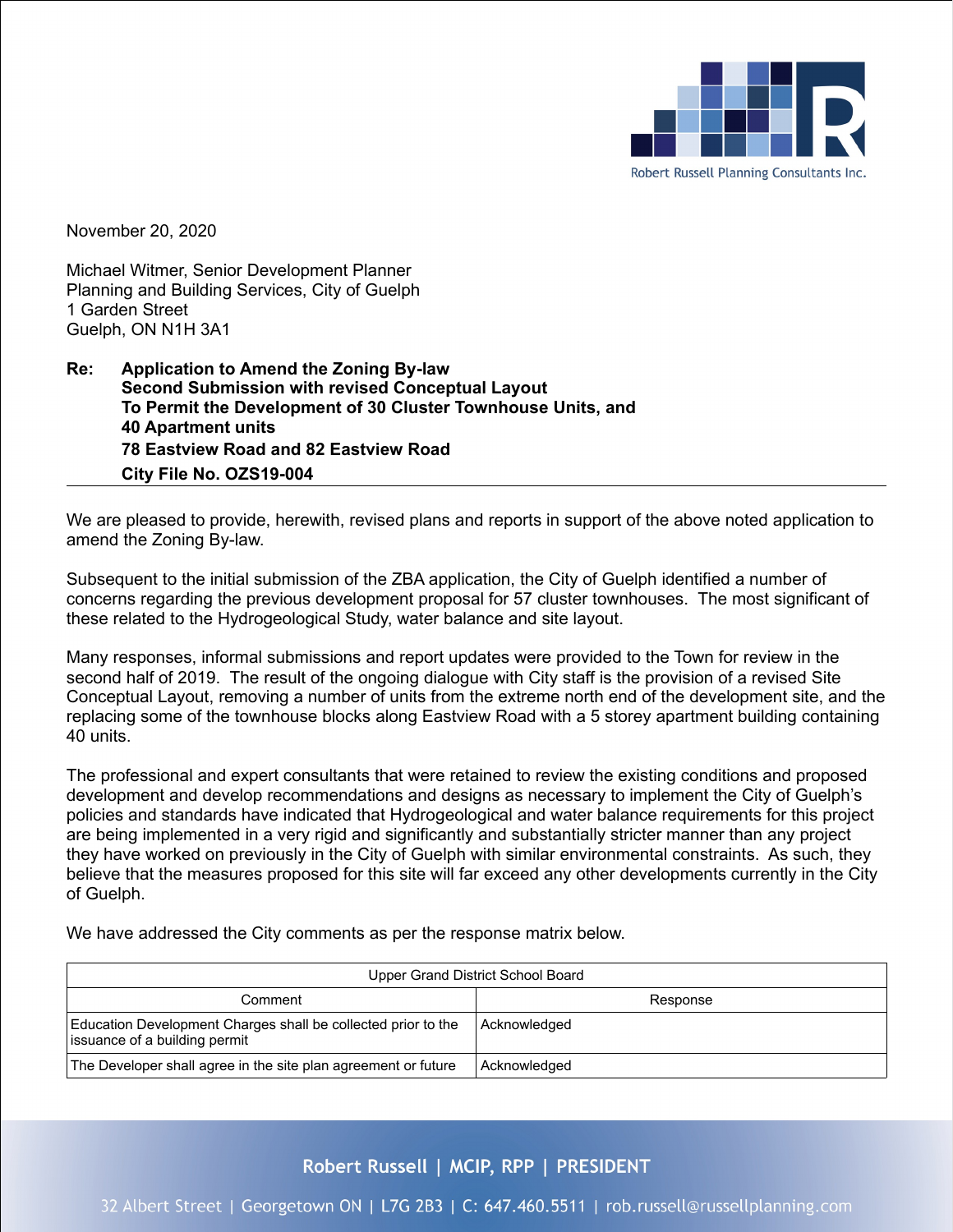

| condominium declaration that adequate sidewalks, lighting and<br>snow removal will be provided to allows children to walk safely<br>to school or to a designated bus pickup point                                                                                                                                                                                                                                                                                                                                                                                                                                                    |              |
|--------------------------------------------------------------------------------------------------------------------------------------------------------------------------------------------------------------------------------------------------------------------------------------------------------------------------------------------------------------------------------------------------------------------------------------------------------------------------------------------------------------------------------------------------------------------------------------------------------------------------------------|--------------|
| The developer shall agree in the site plan agreement or future<br>condominium declaration to advise all purchasers of residential<br>units and/or renters of same, by inserting the follow clause in all<br>offers of Purchase and Sale/Lease<br>"In order to limit liability, public school buses operated by the<br>Service de transport de Wellington-Dufferin Student<br>Transportation Services, or its assigns or successors, will not<br>travel on privately owned or maintained right-of-ways to pick up<br>students, and potential busing students will be required to meet<br>the bus at a congregated bus pick-up point." | Acknowledged |

| GRCA - May 25, 2019                                                                                                                                                                                                                                                                                                                                        |                                                                                                                                               |  |
|------------------------------------------------------------------------------------------------------------------------------------------------------------------------------------------------------------------------------------------------------------------------------------------------------------------------------------------------------------|-----------------------------------------------------------------------------------------------------------------------------------------------|--|
| Comment                                                                                                                                                                                                                                                                                                                                                    | Response                                                                                                                                      |  |
| The provided EIS and supporting documents are generally<br>adequate to support the proposed zoning application.                                                                                                                                                                                                                                            | Acknowledged                                                                                                                                  |  |
| The proposed trail has not been adequately addressed. The EIS<br>suggests field fitting at a subsequent process. Further details on<br>the trail design and location should be provided. If the trail<br>cannot be adequately accommodated within the currently<br>recommended setbacks from the development, changes to the<br>site plan may be required. | The trail alignment has been updated and is assessed in the EIS<br>(See Section 7.2.7). Detailed grading will be developed during<br>the EIR. |  |

|               |                                                                                                                                                                                                                                             | Park Planning Comments - June 20,<br>2019                                                                                                                                                                                                                                                                                                                                                                                                                                                                             |                                                                                                                                                                                                                                                                                                                                                                                                                                                                                                                               |
|---------------|---------------------------------------------------------------------------------------------------------------------------------------------------------------------------------------------------------------------------------------------|-----------------------------------------------------------------------------------------------------------------------------------------------------------------------------------------------------------------------------------------------------------------------------------------------------------------------------------------------------------------------------------------------------------------------------------------------------------------------------------------------------------------------|-------------------------------------------------------------------------------------------------------------------------------------------------------------------------------------------------------------------------------------------------------------------------------------------------------------------------------------------------------------------------------------------------------------------------------------------------------------------------------------------------------------------------------|
|               |                                                                                                                                                                                                                                             | Comment                                                                                                                                                                                                                                                                                                                                                                                                                                                                                                               | Response                                                                                                                                                                                                                                                                                                                                                                                                                                                                                                                      |
|               | Parkland Dedication: The<br>purpose Zoning By-law<br>Amendment is to permit the                                                                                                                                                             | Cash in Lieu of Parkland will be required<br>for this development in accordance with<br>Section 17c) of the City of Guelph By-law<br>(2019)-20366 or any successor thereof.<br>A narrative appraisal report of the subject<br>property will be required to determine the<br>CIL amount.                                                                                                                                                                                                                               | Acknowledged                                                                                                                                                                                                                                                                                                                                                                                                                                                                                                                  |
| $\mathcal{P}$ | Trail and EIS: The Official Plan<br>Schedule 8 - Trail Network<br>identifies a multi-use trail<br>connection leading from<br>Eastview community Park along<br>the wetland to Carter Park. This<br>is considered a secondary trail<br>route. | City trails are required to meet the City's<br>FADM - Section 4.5.2. For this<br>development, this would require the trail<br>to be graded to a maximum of 5%<br>longitudinal slope and 2% cross slope.<br>The 2.5 m trail also requires 0.3 m mow<br>strips on either side with a 2% max cross<br>slope as well. From the limited<br>topographic information provided and the<br>description in the EIS, it does not appear<br>that the trail will be able to meet this<br>requirement as currently shown. In future | Functional Approval Civil drawings show<br>existing grades and existing contours for<br>the proposed trail at a functional level.<br>Additional detail for the trail design in<br>accordance with FADM will be provided at<br>the next design stage. Note that to<br>maintain required slopes, some grading<br>within wetland setbacks will be required.<br>Mow strips are not referenced in the<br>FADM and are not believed to be<br>required. Refer to landscape planting plan<br>for planting details near trail. The EIS |

# Robert Russell | MCIP, RPP | PRESIDENT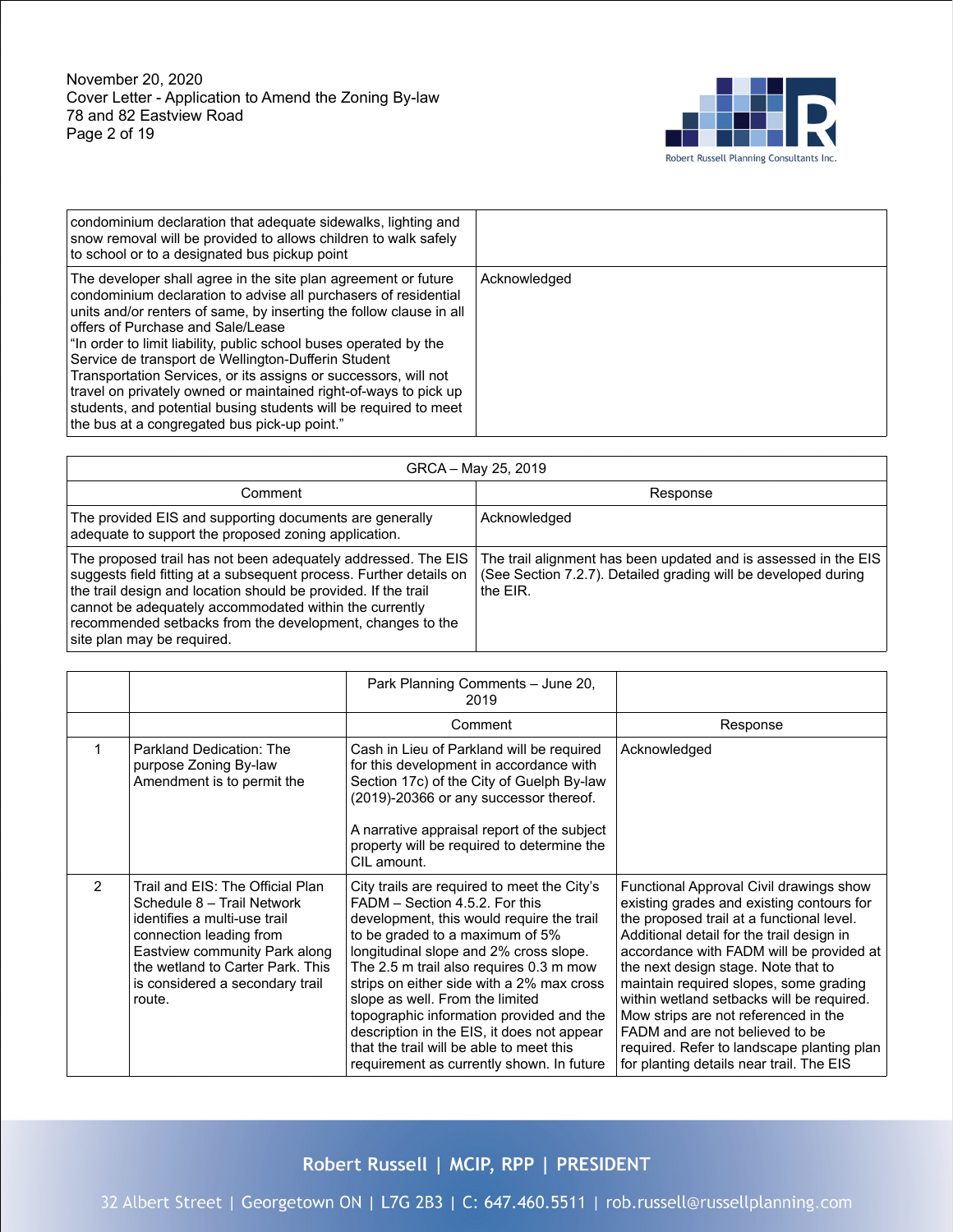November 20, 2020 Zoning By-law Amendment OZS 19-004 Second Submission Page 3 of 19



| submissions and in the EIR, please<br>submit trail grading information.                                                                                                                                                                                                                                                                                                                                                                                                                                   | (Section 9) includes a recommendation<br>for the detailed trail design to be reviewed<br>as part of the EIR.                                                                                                                                                                                                                                                  |
|-----------------------------------------------------------------------------------------------------------------------------------------------------------------------------------------------------------------------------------------------------------------------------------------------------------------------------------------------------------------------------------------------------------------------------------------------------------------------------------------------------------|---------------------------------------------------------------------------------------------------------------------------------------------------------------------------------------------------------------------------------------------------------------------------------------------------------------------------------------------------------------|
| The trail shown on Figure No. 3 and the<br>Grading Plans, is not consistent with the<br>approved trail route identified in the EIR<br>for 66 Eastview. Please make the<br>necessary changes in future submissions.                                                                                                                                                                                                                                                                                        | Plans and figures have been revised.                                                                                                                                                                                                                                                                                                                          |
| Trail construction timing was not noted in<br>the EIS. Does the owner intend on<br>constructing the trail at the same time as<br>the development? If the trail is developed<br>in the future what impacts will this have<br>on the adjacent features? Trail<br>construction and timing should be further<br>discussed with City staff                                                                                                                                                                     | Trail construction is recommended to<br>occur at the same time as the<br>development. Further discussions can be<br>held with the City on this during the Site<br>Plan stage.                                                                                                                                                                                 |
| Park Planning is requesting that the land<br>associated with the trail be conveyed to<br>the City. Trails on private property lead to<br>a number of legal, maintenance and<br>administration issues. In future<br>submissions, please consider the<br>conveyance of land and propose a future<br>property line. Any retaining walls should<br>be located on the applicant's property.<br>Please also note that the land associated<br>with trail development is not eligible for<br>parkland dedication. | The proponent intends to dedicate lands<br>within the woodland and wetland features<br>and that portion of the buffers not required<br>for SWM purposes to the City of Guelph.<br>The proposed property line is shown on<br>all plans. Any walkways not located within<br>the lands to be dedicated are for the<br>benefit of the future site residents only. |
| In the EIR and future submissions, the<br>applicant should review how a public trail<br>interacts with the private development. Is<br>the owner encouraging public interaction?                                                                                                                                                                                                                                                                                                                           | Public interaction will not be encouraged,<br>however, resident's of the site will have<br>the opportunity to access the trail network<br>through a gate. Details to be further<br>refined in the EIR.                                                                                                                                                        |
| The EIS shows three (3) connections<br>from the development to the City trail.<br>Should the trail be located on City land,<br>Park Planning will support one (1)<br>connection, provided that the appropriate<br>trail signage is installed. Multiple trail<br>connections create more maintenance<br>and opportunities for liability for both the<br>applicant and the City.                                                                                                                            | See revised plans.                                                                                                                                                                                                                                                                                                                                            |
| The EIS does not show the proposed<br>location of any chain link fencing. In the<br>EIR please indicate the location of<br>fencing. Typically where public and<br>private land meet fencing or property<br>demarcation is required.                                                                                                                                                                                                                                                                       | Acknowledged and recommended for<br>inclusion in the EIR (See Section 9 of the<br>EIS).                                                                                                                                                                                                                                                                       |
| In the future EIR, rest stations and<br>interpretive signage details will be                                                                                                                                                                                                                                                                                                                                                                                                                              | Acknowledged. Identified as a<br>recommended topic for the EIR (See EIS,                                                                                                                                                                                                                                                                                      |

Robert Russell | MCIP, RPP | PRESIDENT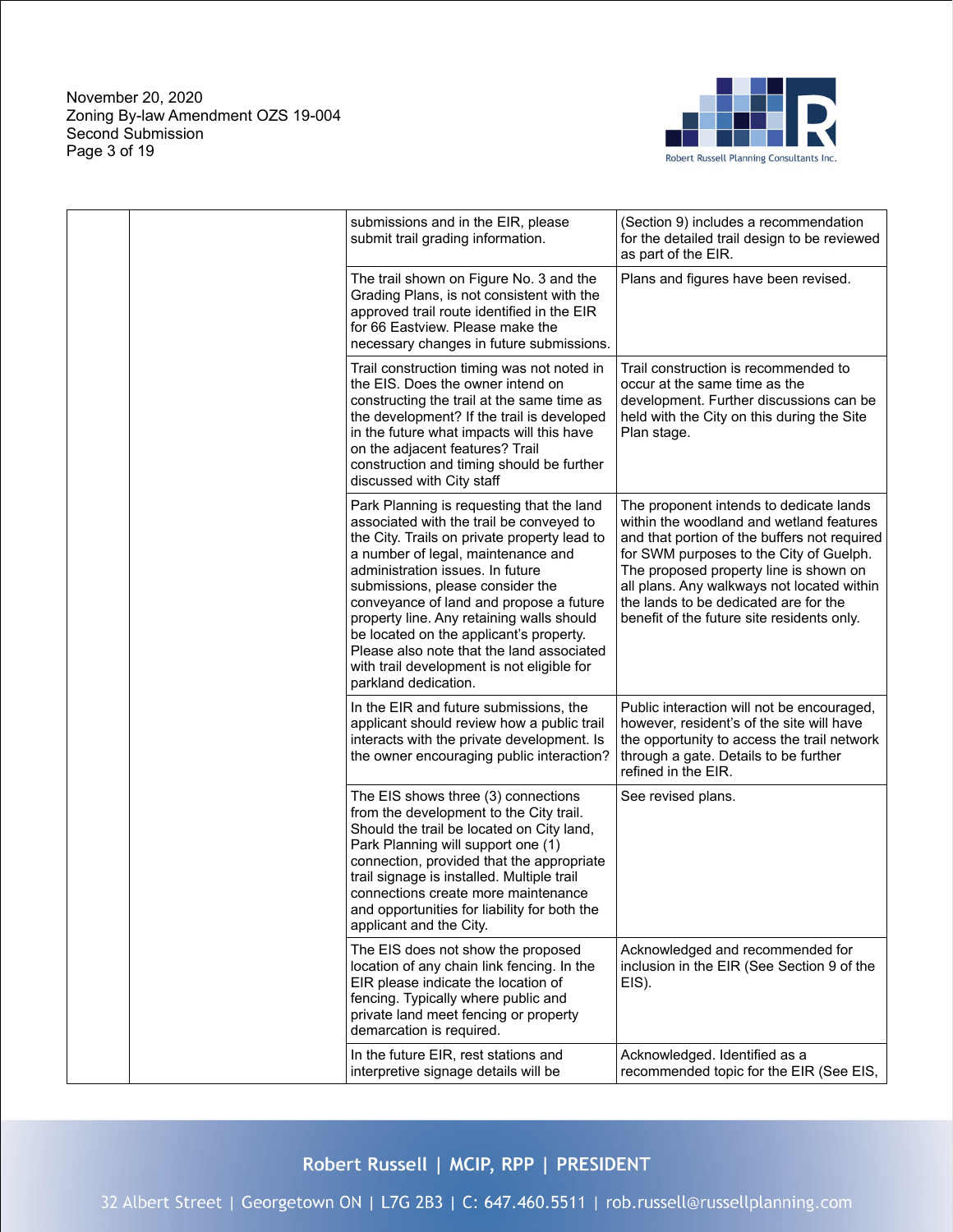November 20, 2020 Zoning By-law Amendment OZS 19-004 Second Submission Page 4 of 19



|                |                                                                                                                                                                                                                                                                                                                                                                                                                                                                                | required including any grading design of<br>these features. The City's standard is that<br>these pads do not exceed 2% slope or<br>cross slope.                                                                                                                                                                                                                                                                                                     | Section 9).                                                                                                                 |
|----------------|--------------------------------------------------------------------------------------------------------------------------------------------------------------------------------------------------------------------------------------------------------------------------------------------------------------------------------------------------------------------------------------------------------------------------------------------------------------------------------|-----------------------------------------------------------------------------------------------------------------------------------------------------------------------------------------------------------------------------------------------------------------------------------------------------------------------------------------------------------------------------------------------------------------------------------------------------|-----------------------------------------------------------------------------------------------------------------------------|
|                |                                                                                                                                                                                                                                                                                                                                                                                                                                                                                | On Figure No. 3, please remove the<br>proposed trail leading north from<br>Starwood Park - this is an ad-hoc trail<br>route that is not indicated on any City<br>mapping. Also the trail in this area is<br>being constructed this summer. See<br>attached drawing showing the proposed<br>trail design in this area. This proposed<br>trail should connect directly to this trail,<br>unless there are any environmental<br>reasons it should not. | Figures revised to remove the 'ad-hoc'<br>trail.                                                                            |
|                |                                                                                                                                                                                                                                                                                                                                                                                                                                                                                | In the Tree Management Plan, little<br>information about removals in 16b is<br>discussed. With the buckthorn, white ash<br>and the condition of this vegetation unit,<br>there should be further discussion with<br>City Forestry regarding this unit. In future<br>submissions, provide more detail and<br>whether any removals would be required.                                                                                                 | Tree management plans now show<br>hazard removals and buckthorn and<br>debris removal areas.                                |
|                |                                                                                                                                                                                                                                                                                                                                                                                                                                                                                | No hazard assessment for vegetation<br>units for 16b to 23b was provided in the<br>Tree Management Plan. In future<br>submissions, provide further information<br>about whether trees in this location<br>require removal because they are<br>hazardous to the future trail. A site<br>meeting with City Forestry would likely be<br>beneficial to both parties.                                                                                    | WSP completed hazard tree inspections<br>for unit 16b - 23b. Hazard trees proposed<br>for removal are included in the TIPP. |
| 3              | Property Demarcation: Under<br>City's property Demarcation<br>Policy, Developer is required to<br>demarcate City Owned parcels.<br>The site located north of the<br>subject site is owned by the City<br>of Guelph and would require a<br>1.5m high black vinyl chain link<br>fence as demarcation. The final<br>type and configuration of the<br>fencing and/or property markers<br>can be further refined during the<br>detailed design stage and shown<br>on the site plan. |                                                                                                                                                                                                                                                                                                                                                                                                                                                     | Acknowledged                                                                                                                |
| $\overline{4}$ | Open Space Works and<br>Restoration: The developer is<br>required to restore disturbed<br>areas and enhance natural area<br>buffers and to address clean-up                                                                                                                                                                                                                                                                                                                    |                                                                                                                                                                                                                                                                                                                                                                                                                                                     | Acknowledged                                                                                                                |

# Robert Russell | MCIP, RPP | PRESIDENT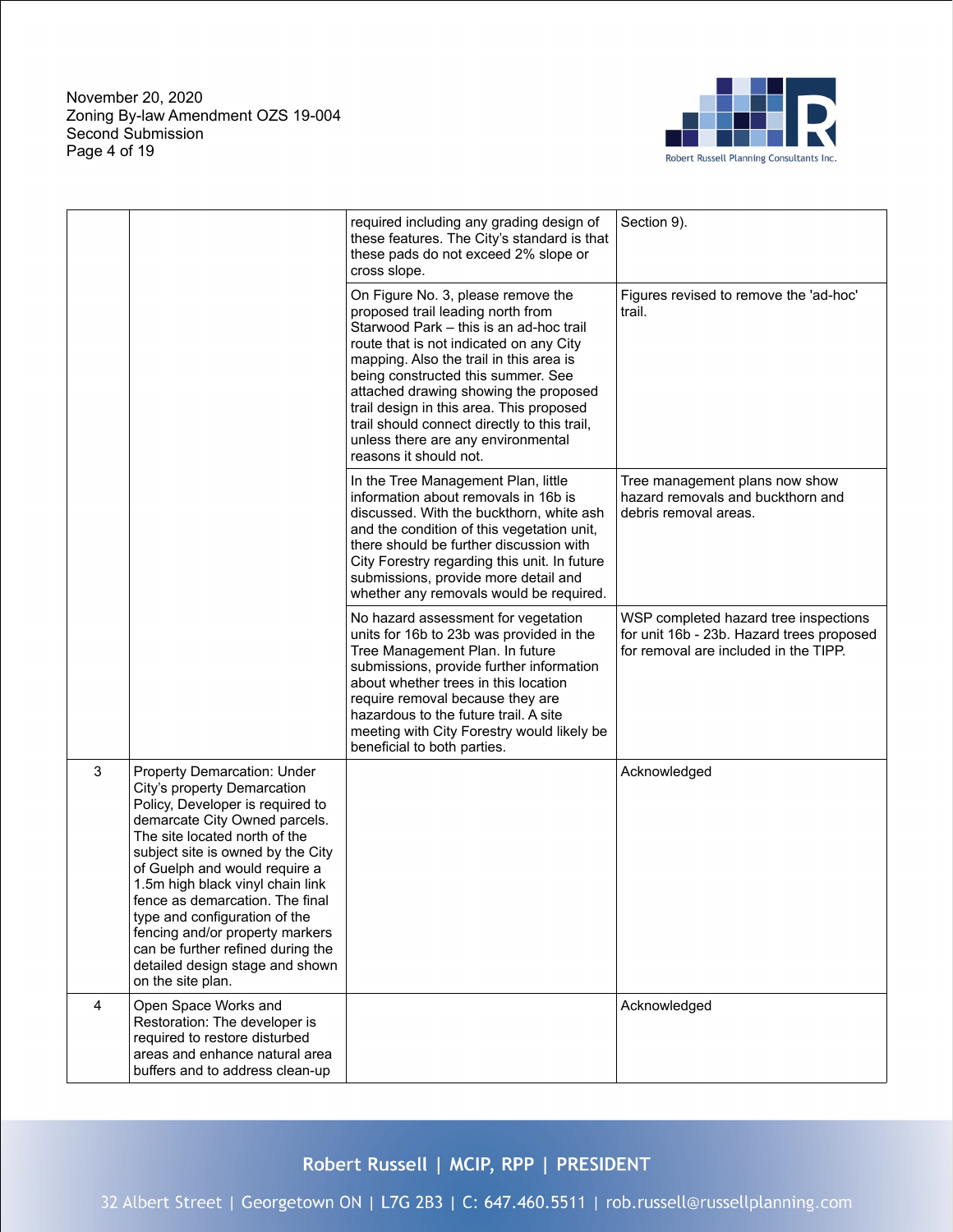November 20, 2020 Zoning By-law Amendment OZS 19-004 Second Submission Page 5 of 19



| of debris and waste; removal of<br>hazard trees along residential<br>properties, management of<br>invasive species and provision of<br>educational/ interpretive and              |  |
|-----------------------------------------------------------------------------------------------------------------------------------------------------------------------------------|--|
| stewardship materials/ signage<br>as recommended through<br>Environmental Impact Study and/<br>or Environmental Implementation<br>Report (as noted in Section 7.3<br>of the EIS). |  |

|              | Environmental Planner - June 27, 2019                                                                                                                                                                                                                                                                                                                                                                                                                                                                                                                                                                                                                                                                                                                                                                                                                                                                                                                                                                                                                                                                                                                                                                                                                    |                                                        |
|--------------|----------------------------------------------------------------------------------------------------------------------------------------------------------------------------------------------------------------------------------------------------------------------------------------------------------------------------------------------------------------------------------------------------------------------------------------------------------------------------------------------------------------------------------------------------------------------------------------------------------------------------------------------------------------------------------------------------------------------------------------------------------------------------------------------------------------------------------------------------------------------------------------------------------------------------------------------------------------------------------------------------------------------------------------------------------------------------------------------------------------------------------------------------------------------------------------------------------------------------------------------------------|--------------------------------------------------------|
|              | Comment                                                                                                                                                                                                                                                                                                                                                                                                                                                                                                                                                                                                                                                                                                                                                                                                                                                                                                                                                                                                                                                                                                                                                                                                                                                  | Response                                               |
| $\mathbf{1}$ | The policy analysis section should outline permitted uses<br>and prohibitions within the Natural Heritage System.<br>Please note that permitted uses vary per feature type. The<br>EIS should demonstrate conformity with the City of<br>Guelph's Official Plan. If conformity with the Official Plan<br>cannot be demonstrated, a revised concept plan should<br>be prepared that demonstrates this requirement.                                                                                                                                                                                                                                                                                                                                                                                                                                                                                                                                                                                                                                                                                                                                                                                                                                        | See updated report (EIS, Section 6.6)                  |
| 2            | The proposed development should conform to the<br>following policies, and the EIS should provide an analysis<br>of whether or not the proposed development conforms<br>appropriately:<br>a. Policy 4.1.2.1 Development and site alteration shall not<br>be permitted within the Natural Heritage System, including<br>minimum or established buffers, except for general<br>permitted uses.<br>b. Policy 4.1.3.4.6 Stormwater management facilities and<br>structures and their normal maintenance, where low<br>impact development measures have been implemented to<br>the extent possible outside the buffer and provided they<br>are located a minimum distance of 15m from a PSW, is an<br>additional permitted use.<br>c. Policy 4.1.2.7 Where stormwater management facilities<br>and structures, and/or trails are permitted within minimum<br>or established buffers works are to be located as far away<br>from the feature boundary within the minimum or<br>established buffer as possible; the area of construction<br>disturbance shall be kept to a<br>minimum; and disturbed areas of the minimum or<br>established buffers shall be revegetated or restored with<br>site-appropriate indigenous plants wherever opportunities<br>exist. | See updated report (EIS, Section 6.6)                  |
| 3            | The EIS should characterize pre-development wetland<br>hydrology. For example, is the wetland fed by surface                                                                                                                                                                                                                                                                                                                                                                                                                                                                                                                                                                                                                                                                                                                                                                                                                                                                                                                                                                                                                                                                                                                                             | See updated Hydrogeology report and EIS (Section 4.3). |
|              |                                                                                                                                                                                                                                                                                                                                                                                                                                                                                                                                                                                                                                                                                                                                                                                                                                                                                                                                                                                                                                                                                                                                                                                                                                                          |                                                        |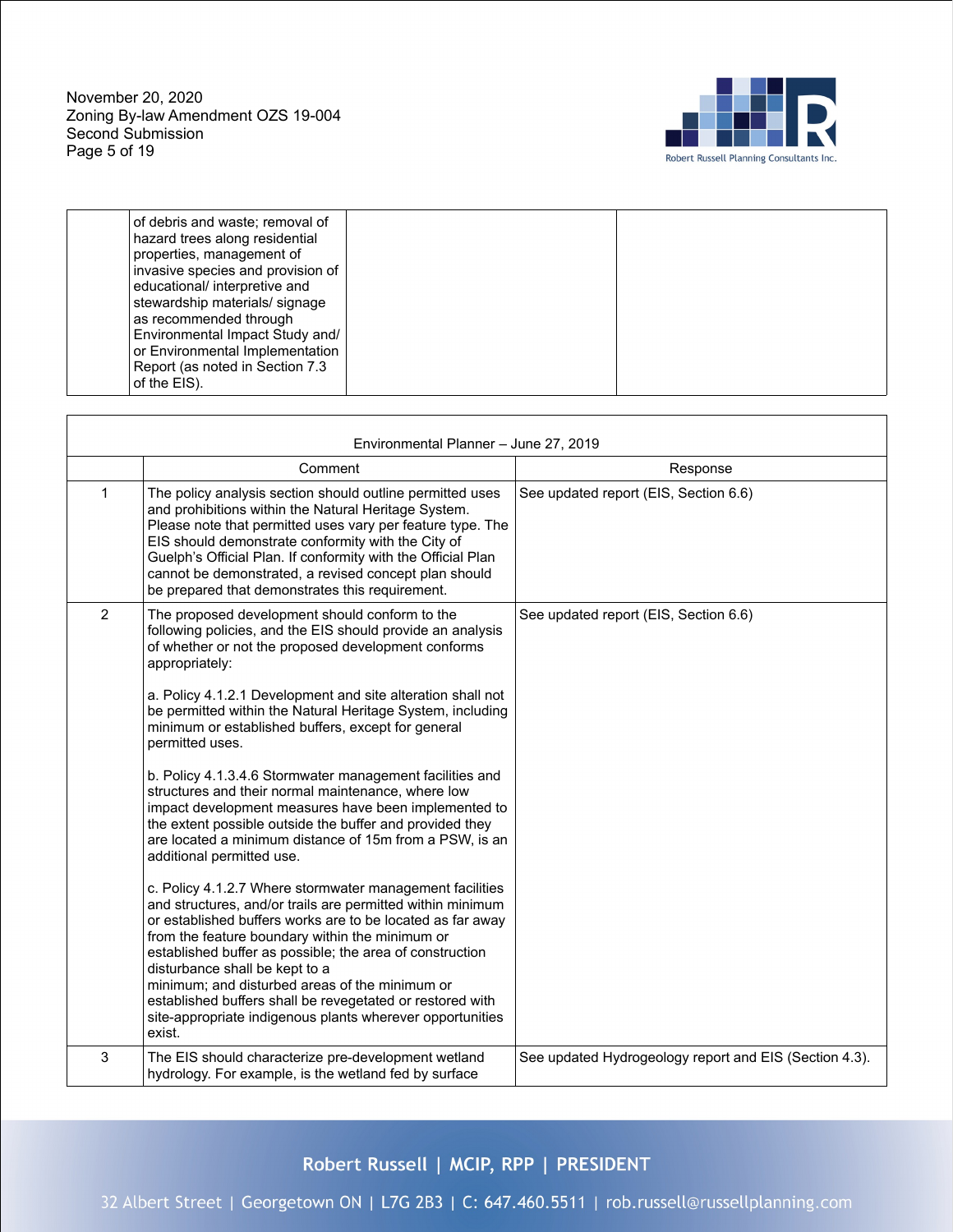November 20, 2020 Zoning By-law Amendment OZS 19-004 Second Submission Page 6 of 19



|                | flows along, or is their a groundwater connection?                                                                                                                                                                                                                                                                                                                                                                                                                                                                                                      |                                                                                                                                                                                                                                                                                |
|----------------|---------------------------------------------------------------------------------------------------------------------------------------------------------------------------------------------------------------------------------------------------------------------------------------------------------------------------------------------------------------------------------------------------------------------------------------------------------------------------------------------------------------------------------------------------------|--------------------------------------------------------------------------------------------------------------------------------------------------------------------------------------------------------------------------------------------------------------------------------|
| 4              | The EIS should provide an evaluation of a feature-based<br>wetland water balance, comparing pre- to post-<br>development differences on a subcatchment basis.                                                                                                                                                                                                                                                                                                                                                                                           | See updated Hydrogeology report and updated EIS report<br>(Section 7.1.6).                                                                                                                                                                                                     |
| $\sqrt{5}$     | The EIS should also describe the hydroperiod of the<br>wetland and evaluate the potential for impacts associated<br>with the proposed development. The pre-development<br>condition appears to convey surface flows toward the<br>wetland. Post-development condition appears to convey<br>runoff via a SWM pond outlet at a point source to the<br>wetland. A detailed discussion of impacts associated with<br>changes in flow rates, flow volumes and timing of flows is<br>typically included in the evaluation of impacts to wetland<br>hydrology. | See updated Hydrogeology report and updated EIS report<br>(Section 7.1.5 and 7.1.6).                                                                                                                                                                                           |
| 6              | Under section 6.7.1 Wetland Policy, the EIS states that<br>hydrogeological inputs to the wetland are generally<br>maintained through the implementation of the proposed<br>SWM facility and infiltration galleries. Supporting analysis<br>should be provided to support this statement.                                                                                                                                                                                                                                                                | See updated Hydrogeology report and updated EIS report<br>(Section 7.1.5 and 7.1.6).                                                                                                                                                                                           |
| $\overline{7}$ | The EIS should also provide a detailed assessment of<br>impacts associated with changes proposed to surface<br>water inputs to the wetland. An evaluation of impacts<br>should be Provided.                                                                                                                                                                                                                                                                                                                                                             | See updated Hydrogeology report and updated EIS report<br>(Section 7.1.5 and 7.1.6).                                                                                                                                                                                           |
| 8              | Mapping of Significant Wildlife Habitat (SWH) has not<br>been provided, and the extent of SWH on the property is<br>not identified. Please provide a map that illustrates the<br>extent of the following forms of SWH on the subject<br>property or provide an explanation of why the form of<br>SWH cannot be mapped: bat maternity colonies; snake<br>hibernaculum; woodland amphibian breeding habitat;<br>terrestrial crayfish; special concern and rare wildlife<br>species.                                                                       | A figure depicting SWH has been added (Figure 4). Note<br>that woodland amphibian breeding habitat was evaluated<br>as candidate habitat during field studies related to the EIS<br>and does not meet the criteria of SWH - therefore it has<br>not been included in Figure 4. |
| 9              | Table 4. Summary of Candidate and Confirmed SWH,<br>under Special Concern and Rare Wildlife Species states<br>that further surveys are not required and "No net impact<br>with recommended mitigation". Please note that City of<br>Guelph policies do not talk about 'net' impact. Our policies<br>prescribe permitted uses, subject to the test of no negative<br>impact. Please revise accordingly.                                                                                                                                                  | Acknowledged and revised.                                                                                                                                                                                                                                                      |
| 10             | Please provide correspondence with MNRF/MECP<br>regarding the Endangered Species Act and the protection<br>of bat SAR on the subject property.                                                                                                                                                                                                                                                                                                                                                                                                          | Agency correspondence has been added as Appendix I.                                                                                                                                                                                                                            |
| 11             | Based on Appendix D and E of the EIS, several locally<br>significant species occur within the study area. Please<br>provide as assessment of the presence/absence and<br>extent of habitat for locally rare species within the study<br>area. The EIS should also include a policy analysis<br>(section 4.1.4.4 Habitat for Significant Species in the<br>Official Plan).                                                                                                                                                                               | See updated report (EIS, Section 6.6).                                                                                                                                                                                                                                         |

Robert Russell | MCIP, RPP | PRESIDENT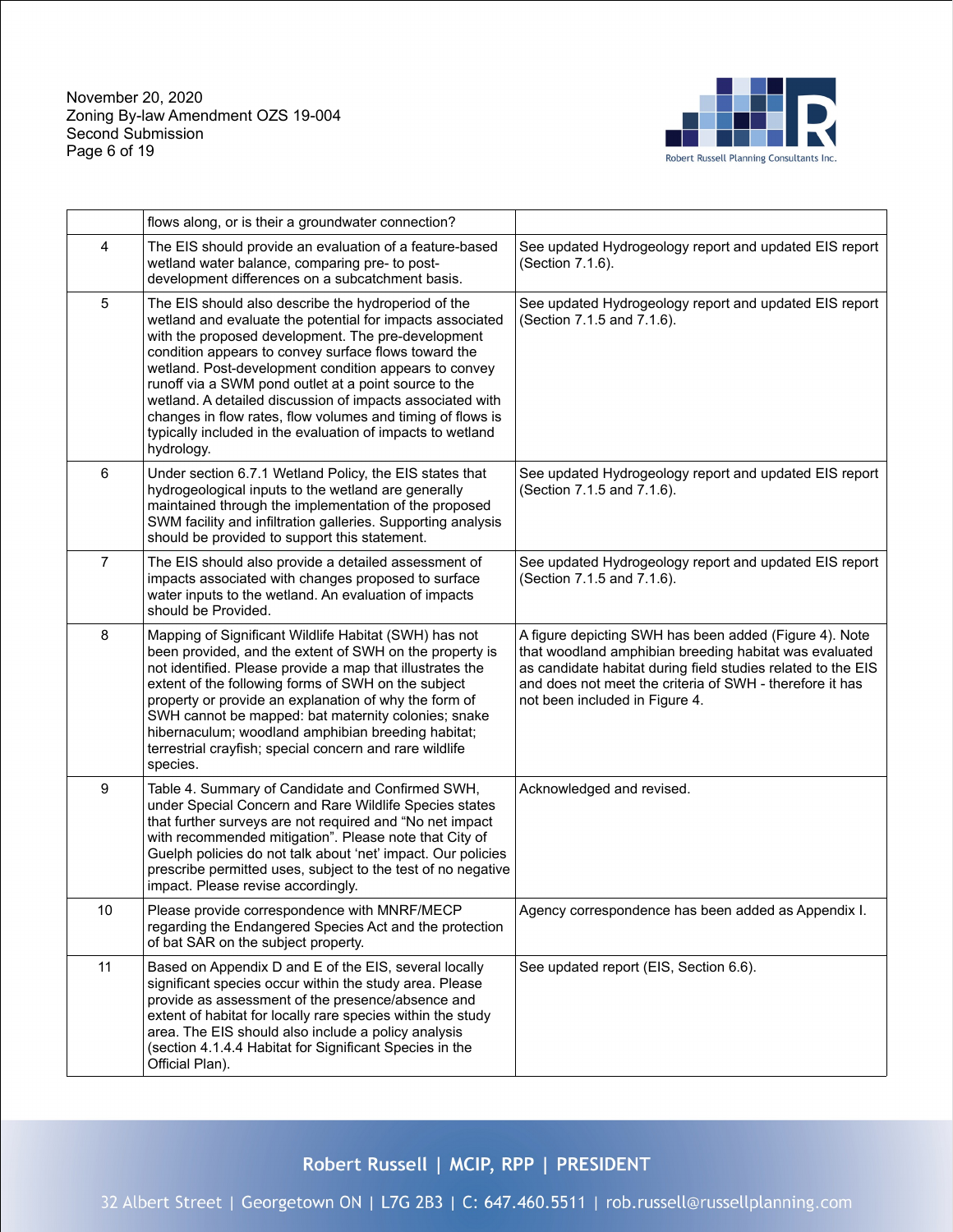November 20, 2020 Zoning By-law Amendment OZS 19-004 Second Submission Page 7 of 19



| 12 | Official Plan policy outlines minimum buffer requirements<br>and the need to evaluate the appropriate established<br>buffer width. Please provide an analysis to support the<br>width of buffers proposed.                                                                                                                                                                                                                                  | See updated report (EIS, Section 7.2.2.).                                                                                                                                                                                                                                                                                                                                                                                   |
|----|---------------------------------------------------------------------------------------------------------------------------------------------------------------------------------------------------------------------------------------------------------------------------------------------------------------------------------------------------------------------------------------------------------------------------------------------|-----------------------------------------------------------------------------------------------------------------------------------------------------------------------------------------------------------------------------------------------------------------------------------------------------------------------------------------------------------------------------------------------------------------------------|
| 13 | Based on the information provided, it appears that the<br>concept plan appears to require revision to fit within the<br>constraints of the site. Please note that development and<br>site alteration are not permitted within the woodland buffer.<br>Stormwater management facilities and structures are<br>permitted within the outer 15m of the 30m wetland buffer.<br>Grading cannot extend into the inner 15m buffer.                  | Acknowledeged. See revised plans.                                                                                                                                                                                                                                                                                                                                                                                           |
| 14 | The EIS should demonstrate that the proposed buffer<br>width can accommodate the proposed trail without<br>resulting in a negative impact to the natural heritage<br>system features and functions. Note that the trail must<br>meet the standards set out in the City's FADM.                                                                                                                                                              | See updated EIS (Sections 6.6 and 7.1.8).                                                                                                                                                                                                                                                                                                                                                                                   |
| 15 | The EIS states that "minor grading" is proposed within the<br>NHS buffer. Based on the information provided, it appears<br>that substantial grading is proposed within the NHS buffer,<br>including the Significant Woodland buffer and the PSW<br>buffer. Please note that development and site alteration<br>are not permitted within the feature or its buffer, except for<br>specific permitted uses.                                   | The Conceptual Site Plan has been revised so that<br>grading in the buffer is limited to permitted uses (i.e., trail<br>and SWM facility) in conformity with applicable Official<br>Plan policies. No other grading in the buffer is proposed.                                                                                                                                                                              |
| 16 | The EIS should evaluate impacts associated with the<br>proposed SWM pond. For example,<br>the FSR indicates that the invert of the SWM outlet pipe is<br>proposed at the limit of the 15m PSW buffer, presumably<br>meaning that riprap and a swale is proposed within the<br>15m buffer of the PSW. Please note that SWM and<br>grading are not permitted within the 15m PSW buffer.<br>Please clarify.                                    | Civil drawings were revised to show a 15m long spreader<br>berm outside the 15m buffer. All proposed pipes will be<br>contained to outside the 15m buffer. Drainage flowing out<br>of the spreader berm will flow overland across the trail into<br>the wetland, but will be dispersed before doing so by the<br>spreader berm. The proposed trail will generally match<br>existing grades with only fine grading required. |
| 17 | The proposed development includes several retaining<br>walls. The EIS should evaluate impacts to site<br>drainage/wetland hydrology associated with the<br>construction of retaining walls.                                                                                                                                                                                                                                                 | Retaining walls are required for the site to be serviceable,<br>and functional from a traffic flow perspective due to<br>existing grades on the site. All retaining walls are outside<br>the 15m buffer. Retaining walls are not anticipated to<br>impede on site drainage or wetland hydrology. This has<br>been added to Table 6 of the EIS (i.e., under column 2<br>Hydrology, and column 4).                            |
| 18 | Grading associated with the parking area proposed in the<br>eastern portion of the property, adjacent to the NHS<br>appears to be very tight, with a 3:1 slope matching grades<br>at the 10m woodland buffer. Mitigation measures, such as<br>vegetation establishment, should be provided to stabilize<br>soils in this area as quickly as possible, to avoid<br>erosion/washout and impacts to trail/NHS. The EIR should<br>address this. | Acknowledged and recommended for inclusion in the EIR<br>(See Section 9 of the EIS).                                                                                                                                                                                                                                                                                                                                        |
| 19 | Please note that the proposed trail alignment is mapped<br>inconsistently on several of the Figures. Please clarify.                                                                                                                                                                                                                                                                                                                        | Revised on updated figures.                                                                                                                                                                                                                                                                                                                                                                                                 |
| 20 | The EIS TOR (page 2) specifies that the proposed trail                                                                                                                                                                                                                                                                                                                                                                                      | Tree management plans now show hazard removals,                                                                                                                                                                                                                                                                                                                                                                             |

Robert Russell | MCIP, RPP | PRESIDENT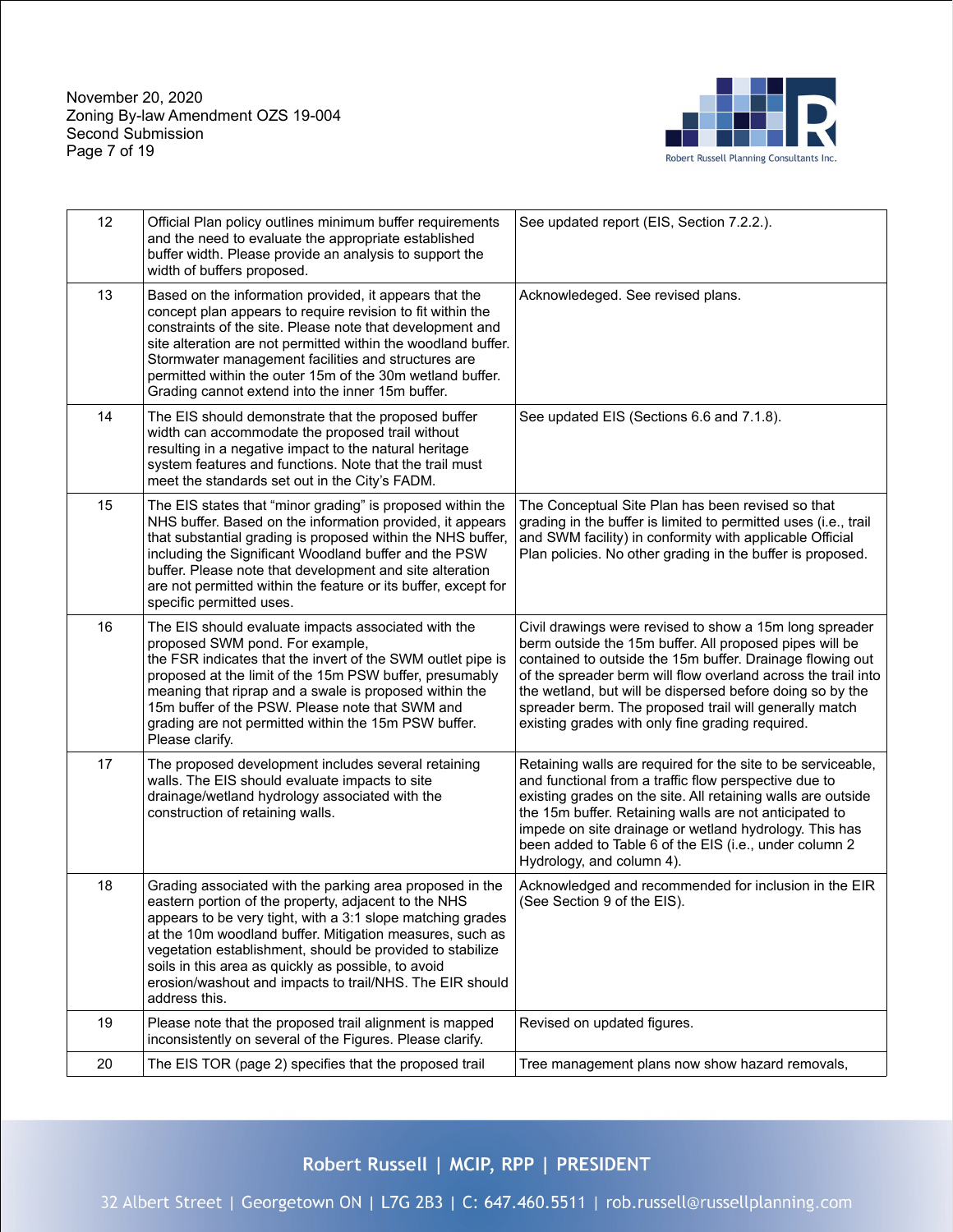November 20, 2020 Zoning By-law Amendment OZS 19-004 Second Submission Page 8 of 19



|    | design will be refined to include further construction detail,<br>mitigation to implementation impacts, and integration into<br>the existing landscape. Section 4.4.10 Trails of the EIS<br>TOR specifies that the EIS is to include trail detail<br>(surfacing and width), new points of connection, closure of<br>existing undesired ad hoc connection, tree/vegetation<br>management, including recommendations<br>for hazard tree removal, invasive removal, debris clean-<br>up; and design and locating of wayfinding signage (page<br>13). Please ensure that this information is included in the<br>revised EIS.       | buckthorn and debris removal areas, proposed trail detail,<br>and proposed locations for interpretive and wayfinding<br>signage and are also included in the EIS.                                                                                                                                                                                                                                                                                                                                                                                                                                                                |
|----|--------------------------------------------------------------------------------------------------------------------------------------------------------------------------------------------------------------------------------------------------------------------------------------------------------------------------------------------------------------------------------------------------------------------------------------------------------------------------------------------------------------------------------------------------------------------------------------------------------------------------------|----------------------------------------------------------------------------------------------------------------------------------------------------------------------------------------------------------------------------------------------------------------------------------------------------------------------------------------------------------------------------------------------------------------------------------------------------------------------------------------------------------------------------------------------------------------------------------------------------------------------------------|
| 21 | The EIS should demonstrate how the trail can be<br>accommodated in the buffer provided, meeting FADM<br>requirements with no negative impact to NHS. Specifically,<br>the EIS should provide enough detail to demonstrate that<br>policy 4.1.3.6.7 has been satisfied, including "the<br>environmental impacts of the proposed trails have been<br>assessed and mitigated through design that minimizes<br>impacts to the natural heritage features and areas, and<br>ecological functions". This is often accomplished in an EIS<br>through the evaluation of several options, and a relative<br>comparison of those options. | Due to the narrow property width, options to align the City<br>Trail are very limited. A trail alignment is proposed that<br>avoids and/or reduces impacts to the NHS by keeping the<br>trail outside of the Significant woodland, PSW and wildilfe<br>habitat and shifting the trail to the outer limit of the buffer<br>wherever possible. See updated EIS (Sections 6.6 and<br>$7.1.8$ ).                                                                                                                                                                                                                                     |
| 22 | Table 5: Environmental Management Recommendations<br>and Rationale addresses buffer management and<br>stewardship. Please expand upon the recommendation to<br>vegetate buffers with nodal native species plantings and<br>explain how buffer plantings correlate to tree<br>compensation requirements under the City's Private Tree<br>Protection By-law.                                                                                                                                                                                                                                                                     | See updated EIS (Section 7.1.3) and updated Tree<br>Management Plan (Section 6.7). 67 trees in fair to good<br>condition are being removed. At a 3:1 ratio this means<br>there must be 201 compensation trees planted with a<br>50mm cal size minimum. Buffer enhancement plans now<br>show 98 proposed trees. Remaining 103 trees to be<br>coordinated to be planted else where within the proposed<br>development. New column within tree data charts shows<br>overall tree condition. Tree management plans and<br>arborist report now note how many trees are being<br>removed and how many are being planted to compensate. |
| 23 | Please clarify whether or not invasive species<br>management recommended.                                                                                                                                                                                                                                                                                                                                                                                                                                                                                                                                                      | Invasive species management for Buckthorn is<br>recommended in the EIS and identified in the Tree<br>Management Plan drawings.                                                                                                                                                                                                                                                                                                                                                                                                                                                                                                   |
| 24 | In section 7.2.6 Temporary and Permanent Fencing, the<br>EIS states that permanent fencing at development limits<br>abutting the NHS is recommended to prevent uncontrolled<br>access and occupancy-related 'spreading' into these<br>sensitive areas. Please clarify if the fencing is proposed at<br>the limit of development/buffer or at the limit of the feature<br>it self.                                                                                                                                                                                                                                              | Fencing is recommended at the limit of development and<br>is identified as a recommended topic for the EIR (See<br>Section 9 of the EIS).                                                                                                                                                                                                                                                                                                                                                                                                                                                                                        |
| 25 | Section 7.2.8 Tree Inventory and Management Plan<br>should note that Tree Protection Fencing must be installed<br>and inspected to the City's satisfaction prior to any tree<br>removals. Note that tree protection fencing should be<br>located at the dripline plus 1m for protected trees or the<br>outer limit of the woodland buffer, whichever is greater.<br>This will also need to be supported by a detailed grading<br>analysis.                                                                                                                                                                                     | Noted and updated. Grading impacts noted in tree data<br>charts.                                                                                                                                                                                                                                                                                                                                                                                                                                                                                                                                                                 |

Robert Russell | MCIP, RPP | PRESIDENT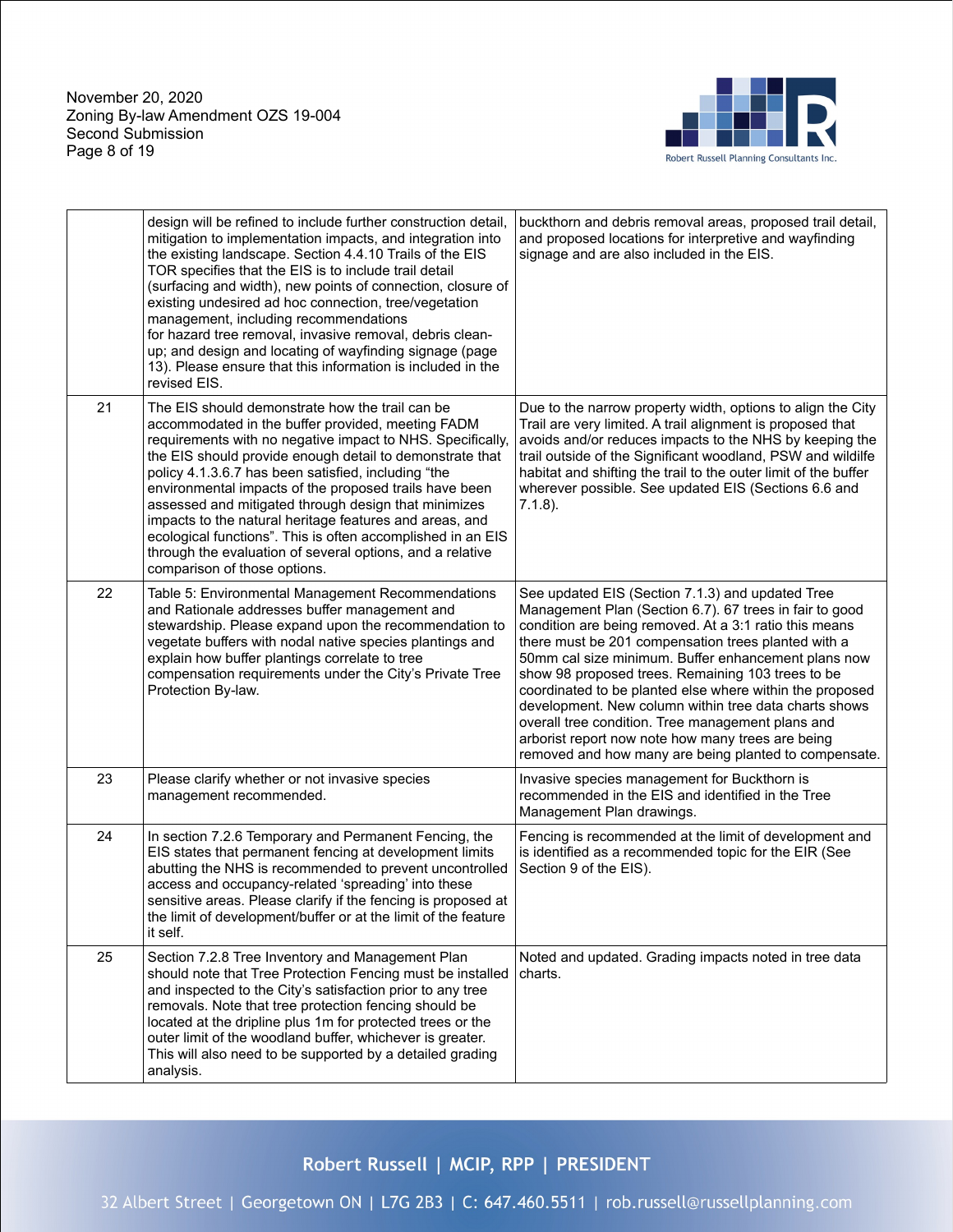November 20, 2020 Zoning By-law Amendment OZS 19-004 Second Submission Page 9 of 19



| 26 | Page 14-15 of the EIS TOR specifies that demonstration<br>of water balance on a catchment/sub-catchment basis is<br>required. The EIS should provide a detailed discussion on<br>the water balance as it relates to the wetland. Pre-to post<br>wetland water balance must be demonstrated to<br>demonstrate no negative impact to the hydrologic function<br>of the wetland. For example, does the stormwater<br>management plan match the predevelopment hydroperiod<br>of the wetland in terms of runoff volume, duration, rate<br>and/or timing? | See updated Hydrogeology report and updated EIS report<br>(Section 7.1.5 and 7.1.6).                                                                                                                                                                                                                     |
|----|------------------------------------------------------------------------------------------------------------------------------------------------------------------------------------------------------------------------------------------------------------------------------------------------------------------------------------------------------------------------------------------------------------------------------------------------------------------------------------------------------------------------------------------------------|----------------------------------------------------------------------------------------------------------------------------------------------------------------------------------------------------------------------------------------------------------------------------------------------------------|
| 27 | Note that detailed design of the infiltration galleries<br>(especially #2) will need to be provided at Site Plan, to<br>ensure that it is designed properly to withstand the weight<br>of vehicles on top of it. Infiltration Gallery #2 should be<br>shifted further toward the park area to avoid overlap with<br>the roadway, if possible.                                                                                                                                                                                                        | Designs have been revised. See updated report.                                                                                                                                                                                                                                                           |
| 28 | The SWM outlet appears to outlet to the proposed trail.<br>This poses an issue for trail maintenance and cannot be<br>supported. Furthermore, the SWM outlet and presumably<br>rip-rap and a swale are shown within the 15m buffer of the<br>PSW. This is contrary to Official Plan policy. Please<br>demonstrate that SWM for the site can be accommodated<br>outside the 15m PSW buffer, noting that this includes site<br>alteration/grading.                                                                                                     | Portion of trail where SWM outlet is proposed is to be<br>constructed as an asphalt trail with a 2% cross slope.<br>Location and detail provided in tree management plans.<br>SWM Outlet and rip-rap are outside of the 15m buffer.                                                                      |
| 29 | The EIS should include a summary of recommended<br>topics to include in the EIR. The EIS makes reference to<br>future stages of study multiple times. It would be helpful to<br>compile these topics in a section of the EIS to inform the<br>forthcoming EIR. For example, a buffer planting plan,<br>monitoring program, detailed trail alignment and education<br>signage for the proposed trail are all mentioned in the EIS.                                                                                                                    | Report revised. See Section 9 of the EIS.                                                                                                                                                                                                                                                                |
| 30 | The EIS concludes that some minor encroachments will<br>occur into the 30m buffer to accommodate grading and<br>construction of the SWM facility. It is unclear how this<br>statement can be made, when grading and the proposed<br>SWM facility appears to be proposed well within the 30m<br>and even 15m buffer. Please clarify.                                                                                                                                                                                                                  | Conceptual Site Plan has been revised. The proposed<br>SWM facility is located outside the 15m buffer. Refer to<br>civil drawings prepared by MTE.                                                                                                                                                       |
| 31 | Significant woodlands and their buffers require protection<br>from development and site alteration. The EIS concludes<br>that there is no intrusion into the significant woodland. The<br>EIS should demonstrate how the grading requirements,<br>retaining wall construction, etc. can be accommodated<br>outside the significant woodland buffer.                                                                                                                                                                                                  | Major grading and site alteration is limited to outside the<br>15m wetland buffer. Retaining walls are outside the 30m<br>buffer. All structures and foundations are outside the 30m<br>buffer. The proposed SWM facility is located outside the<br>15m buffer. Refer to civil drawings prepared by MTE. |
| 32 | The EIS concludes that the application conforms to the<br>environmental management and mitigation principles<br>identified in the relevant planning studies and policies<br>outlined in the OP. This needs to be demonstrated and<br>supported by analysis. Based on the information provided,<br>this statement appears to be inaccurate. Please refer to<br>comments above for specifics.                                                                                                                                                          | See updated EIS.                                                                                                                                                                                                                                                                                         |

Robert Russell | MCIP, RPP | PRESIDENT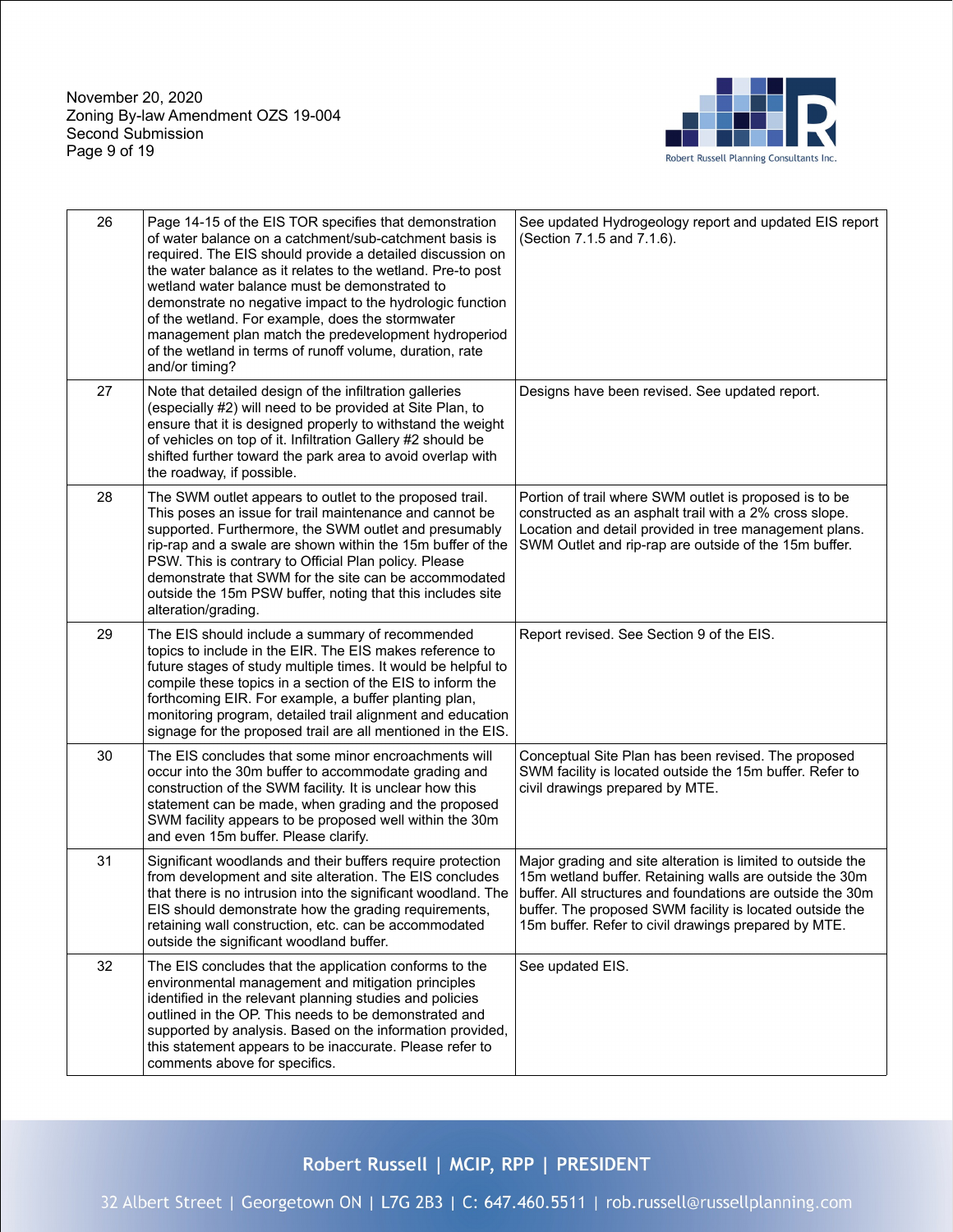November 20, 2020 Zoning By-law Amendment OZS 19-004 Second Submission Page 10 of 19



| 33 | Based on available high-level data, groundwater flow<br>appears to generally be from the northeast to the<br>southwest in the vicinity of the site. Please provide an<br>explanation on the interpretation that groundwater flow is<br>towards the north.                                                                                                            | See updated Hydrogeology report.                                    |
|----|----------------------------------------------------------------------------------------------------------------------------------------------------------------------------------------------------------------------------------------------------------------------------------------------------------------------------------------------------------------------|---------------------------------------------------------------------|
| 34 | Groundwater levels were collected on November 23,<br>2018. The seasonal highgroundwater table must be<br>established, and generally requires a minimum of one<br>year's worth of data.                                                                                                                                                                               | See updated Hydrogeology report.                                    |
| 35 | There appears to be an error in the calculation of percent<br>increase/decrease. Based on my calculations, there is an<br>anticipated 79% increase in runoff (pre- to<br>postdevelopment, including LID), 2% decrease in<br>infiltration and 29% decrease in evapotranspiration.<br>Please clarify.                                                                  | See updated Hydrogeology report.                                    |
| 36 | The Tree Inventory and Preservation Plan (TIPP) should<br>provide the methods used to evaluate grading impacts.<br>For example, was an analysis of cut/fill of 10cm used?<br>20Cm?                                                                                                                                                                                   | Noted and updated in tree data charts                               |
| 37 | Please note that references to the City of Guelph's Official<br>Plan should be updated to reflect the March 2018<br>Consolidation.                                                                                                                                                                                                                                   | Acknowledged and updated in report.                                 |
| 38 | It is unclear why groupings of trees, rather than individual<br>trees were assessed. Assessment of individual trees is<br>preferred to gain a better understanding of the impacts<br>associated with the proposed development. It also<br>enables a proper assessment of trees requiring<br>compensation per the City of Guelph's Private Tree<br>Protection By-law. | Additional inventory done July 2020 to analyze individual<br>trees. |
| 39 | The TIPP should provide a detailed assessment of tree<br>removals required to accommodate the proposed trail, and<br>hazard trees required for removal in support of the<br>proposed development.                                                                                                                                                                    | Hazard trees have been inputted into CAD dwg and tree<br>data sheet |
| 40 | Please provide the Tree Management Plan drawing in<br>large format, noting the locations of all trees proposed for<br>removal including the groupings of trees proposed for<br>removal. Trees to be preserved, trees to be removed and<br>trees potentially injured should be clearly identified on the<br>drawing.                                                  | Acknowledged.                                                       |
| 41 | The Planting Plan should be compatible with other<br>elements of development proposed for the site. For<br>example, the Planting Plan L-410 proposes a Sugar Maple<br>within the swale associated with the stormwater pond<br>outlet.                                                                                                                                | Noted and updated.                                                  |
| 42 | The TIPP should cover all trees >10cm DBH within 6m of<br>the proposed development. Please confirm that the TIPP<br>reflects this requirement.                                                                                                                                                                                                                       | Noted and confirmed.                                                |
| 43 | The TIPP should also assess, of the trees proposed for                                                                                                                                                                                                                                                                                                               | 67 trees in fair to good condition being removed. At a 3:1          |

Robert Russell | MCIP, RPP | PRESIDENT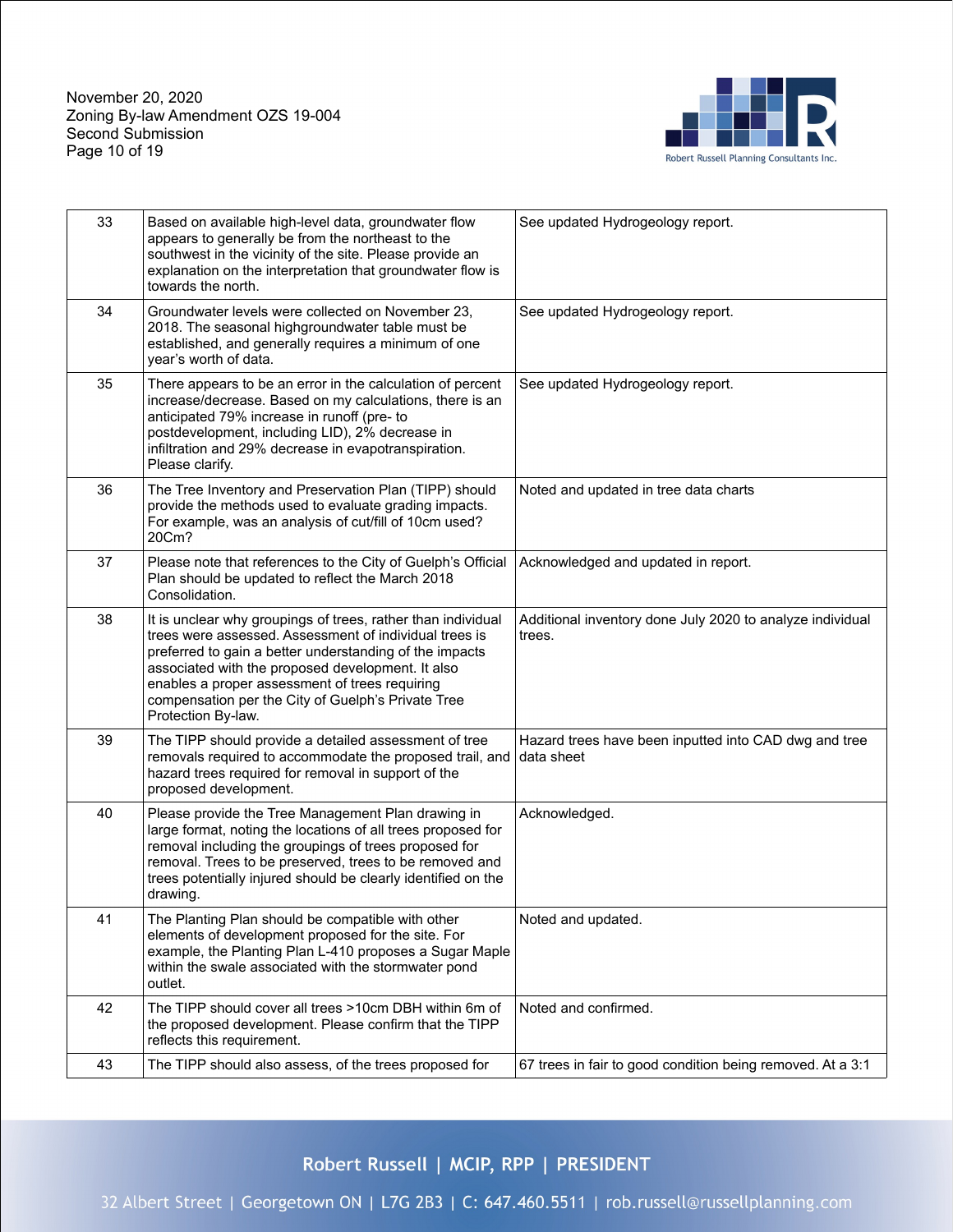

|    | removal or injury, which trees require compensation.<br>Please note that the City's by-law requires compensation<br>for all regulated trees in fair or better condition. The City's<br>standard practice is compensation at a 3:1 ratio, with three<br>trees planted for each tree destroyed or injured. Please<br>update the TIPP to reflect this information.                                            | ratio this means there must be 201 compensation trees<br>planted with a 50mm cal size minimum. Buffer<br>enhancement plans now show 98 proposed trees.<br>Remaining 103 trees to be coordinated to be planted else<br>where within the proposed development. New column<br>within tree data charts shows overall tree condition. Tree<br>management plans and arborist report now note how<br>many trees are being removed and how many are being<br>planted to compensate.                                                                                                                                                                                                                                                                      |
|----|------------------------------------------------------------------------------------------------------------------------------------------------------------------------------------------------------------------------------------------------------------------------------------------------------------------------------------------------------------------------------------------------------------|--------------------------------------------------------------------------------------------------------------------------------------------------------------------------------------------------------------------------------------------------------------------------------------------------------------------------------------------------------------------------------------------------------------------------------------------------------------------------------------------------------------------------------------------------------------------------------------------------------------------------------------------------------------------------------------------------------------------------------------------------|
| 44 | The FSR is based on a Geotechnical Investigation where<br>measurements were taken in August and December. The<br>information provided in the Geotechnical Investigation and<br>therefore the FSR does not appear to capture the spring<br>groundwater high. This information is needed to establish<br>the 1m separation distance required between the<br>seasonal high groundwater table and development. | Additional Hydrogeological data is being provided in the<br>updated Hydrogeological study accompanying this<br>submission. The updated data and spring high<br>groundwater levels were incorporated into all other<br>relevant documents.                                                                                                                                                                                                                                                                                                                                                                                                                                                                                                        |
| 45 | The FSR appears to be based on hydrogeological<br>information collected from adjacent properties. Please<br>provide site specific hydrogeological data to inform the<br>FSR.                                                                                                                                                                                                                               | Additional Hydrogeological data is being provided in the<br>updated Hydrogeological study accompanying this<br>submission. The updated data and spring high<br>groundwater levels were incorporated into all other<br>relevant documents.                                                                                                                                                                                                                                                                                                                                                                                                                                                                                                        |
| 46 | The FSR indicates that all units will require sump pumps<br>that will discharge to grade in the rear yards of each lot. Is<br>pumping of groundwater proposed? How has this been<br>factored into the stormwater design, evaluation of impacts,<br>etc.? Please note that Environmental Planning staff are<br>not supportive of pumping groundwater.                                                       | A note was included on the drawings that BFFE to be<br>minimum of 1.0m above ground water level for all<br>buildings. This was also added to Section 2.4 of the FSR.<br>No pumping of groundwater is proposed. The sump pump<br>referenced in Section 3.2.3 is a standard basement sump<br>pump in case of water in basements.                                                                                                                                                                                                                                                                                                                                                                                                                   |
| 47 | Please clarify if the design and placement of infiltration<br>galleries been informed by in situ testing?                                                                                                                                                                                                                                                                                                  | Preliminary Guelph permeameter tests were completed in<br>2018. Refer to the February 2019 Hydrogeology report<br>and the additional supplementary October 2020 report<br>prepared by WSP. Infiltration galleries were placed to suit<br>the latest Site Plan layout and are near the general vicinity<br>of the preliminary tests locations. Once there is sufficient<br>confidence that the Official Plan and Zoning By-law<br>Amendment applications will proceed based on the<br>current conceptual Site Plan, in situ testing will be<br>performed to support the Site Plan application. Until such<br>time, it is premature to perform additional tests that may<br>need to be relocated to address zoning related site plan<br>redesigns. |
| 48 | Please note that grading is not permitted within the 15m<br>wetland buffer. Please revisit the SWM pond design<br>accordingly. Refer to above comments on SWM.                                                                                                                                                                                                                                             | Major grading is not proposed within the 15m wetland<br>buffer. The SWM pond was moved outside the 15m buffer.<br>It is anticipated that minor<br>grading will be required within the buffers to facilitate the<br>construction of the trail. The trail will more or less match<br>existing grades. At a select few locations, adjustments of<br>existing grades will be required due to the spacing of<br>existing elevations and existing slopes. Refer to MTE<br>Drawings C2.1 and C2.2 for limits of grading and buffer<br>limits                                                                                                                                                                                                            |

# Robert Russell | MCIP, RPP | PRESIDENT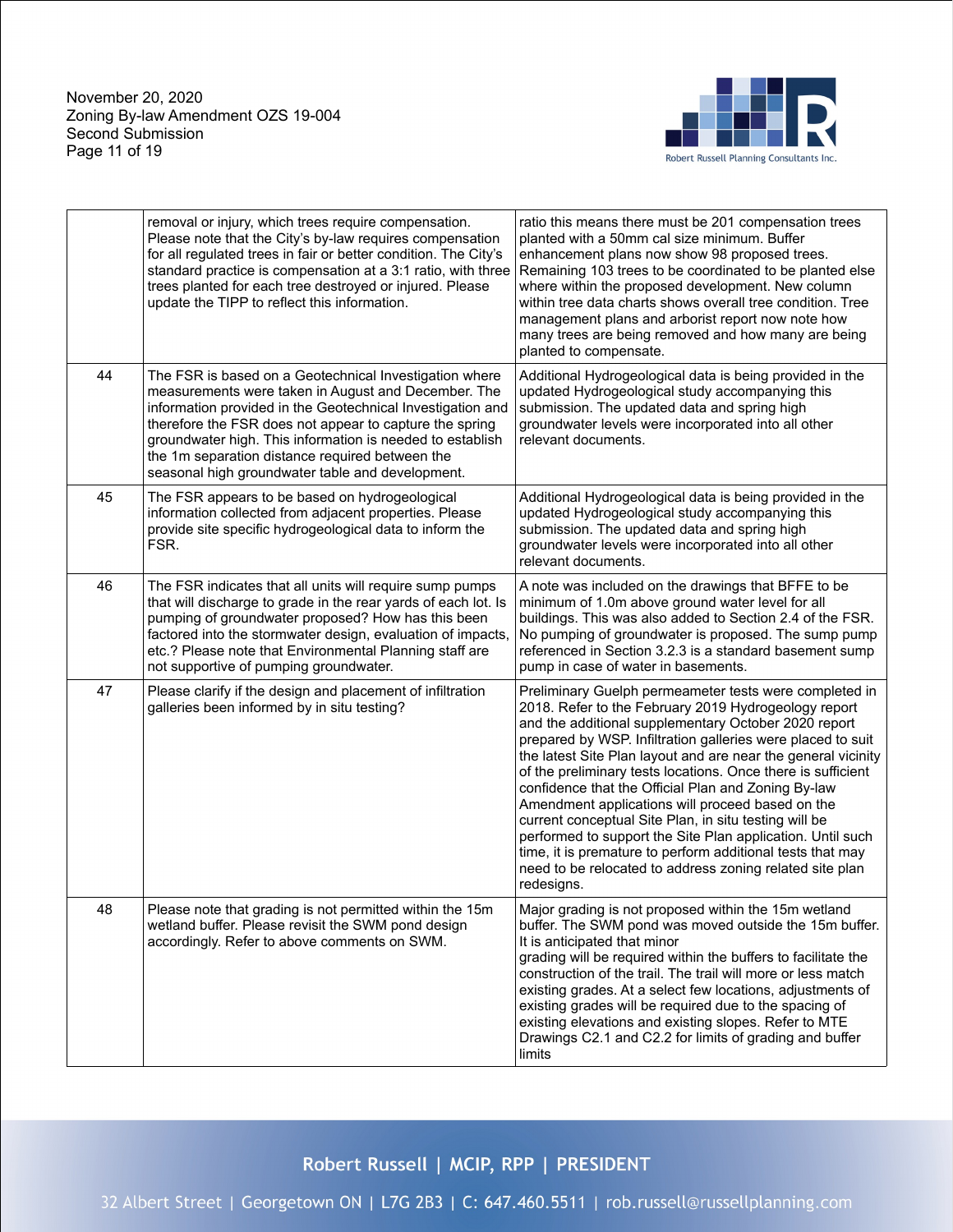November 20, 2020 Zoning By-law Amendment OZS 19-004 Second Submission Page 12 of 19



| 49             | Is uncontrolled area in catchment 204, to the rear of the<br>northern most block of townhomes a concern? Drainage<br>will be directed to the rear of each lot and then appears to<br>run down slope toward the wetland. Is a swale needed to<br>accommodate this drainage? Are there potential impacts<br>to neighbouring properties?                                                                                                                                                                   | Site plan was updated and the northern most block of<br>townhomes were removed. Refer to updated drawings.<br>There are no impacts to neighbouring properties. |
|----------------|---------------------------------------------------------------------------------------------------------------------------------------------------------------------------------------------------------------------------------------------------------------------------------------------------------------------------------------------------------------------------------------------------------------------------------------------------------------------------------------------------------|----------------------------------------------------------------------------------------------------------------------------------------------------------------|
|                |                                                                                                                                                                                                                                                                                                                                                                                                                                                                                                         |                                                                                                                                                                |
|                | <b>Hydrogeological Technical Quality Review</b>                                                                                                                                                                                                                                                                                                                                                                                                                                                         |                                                                                                                                                                |
| 1              | Names and designations below signatures are missing;<br>please include these in future revisions.                                                                                                                                                                                                                                                                                                                                                                                                       | See updated Hydrogeology report.                                                                                                                               |
| $\overline{2}$ | Section 2.4.2 "bedrock at site is composed of dolostone<br>from Lockport Formation". This should state that bedrock<br>underlying the site is composed of dolostone formations of<br>the Lockport Group based on the mapping the author<br>chose to base their interpretation on. No boreholes were<br>advanced to bedrock on site as far as the reviewer can<br>tell, which is why it is important to refer to the mapping the<br>author chose, or copies of local well<br>Records/borehole logs used. | See updated Hydrogeology report.                                                                                                                               |
| 3              | Section 2.4.2. The author states that AECOM drilled 3<br>boreholes on the nearby closed landfill. Please provide<br>these borehole logs in the report appendix as well as<br>referring to them in the text by name so the reviewer is<br>aware of the 3 particular wells the author refers to.                                                                                                                                                                                                          | See updated Hydrogeology report.                                                                                                                               |
| 4              | Section 2.5.2. Were there any wells installed on the site?<br>From what appears in the report, there were no wells<br>installed onsite, which makes the author's interpretation of<br>groundwater flow direction invalid without proper reference<br>as to where this data was collected.                                                                                                                                                                                                               | See updated Hydrogeology report.                                                                                                                               |
| 5              | Section 2.5.2. As per the City of Guelph EIS Guidelines,<br>the author must include groundwater flow directions and<br>gradients, which do not appear in the report.                                                                                                                                                                                                                                                                                                                                    | See updated Hydrogeology report (Figure 1, with a copy<br>appended to the EIS - Appendix J).                                                                   |
| 6              | Section 2.5.3. What is "the vicinity of the site"? The author<br>states that there are no PTTWs/EASRs in the vicinity, but<br>does not provide an actual distance as to what was<br>considered. If the "vicinity" is the 120m or 250m buffer<br>around the site, then the reviewer suggests this exercise<br>is completed once again for a buffer of at least 500m<br>around the site. At the very least, please state the search<br>area used to identify water well records.                          | See updated Hydrogeology report.                                                                                                                               |
| $\overline{7}$ | Section 2.5.4. The three domestic wells identified are in<br>close proximity to the site. Although the assumption is<br>made that these are likely not in use, this issue should be<br>further explored in any dewatering and discharge plan that<br>is prepared for the site.                                                                                                                                                                                                                          | See updated Hydrogeology report.                                                                                                                               |
| 8              | Section 2.7. Please include either the Certificates of<br>Analysis or a table of the water quality results. The author                                                                                                                                                                                                                                                                                                                                                                                  | See updated Hydrogeology report.                                                                                                                               |

Robert Russell | MCIP, RPP | PRESIDENT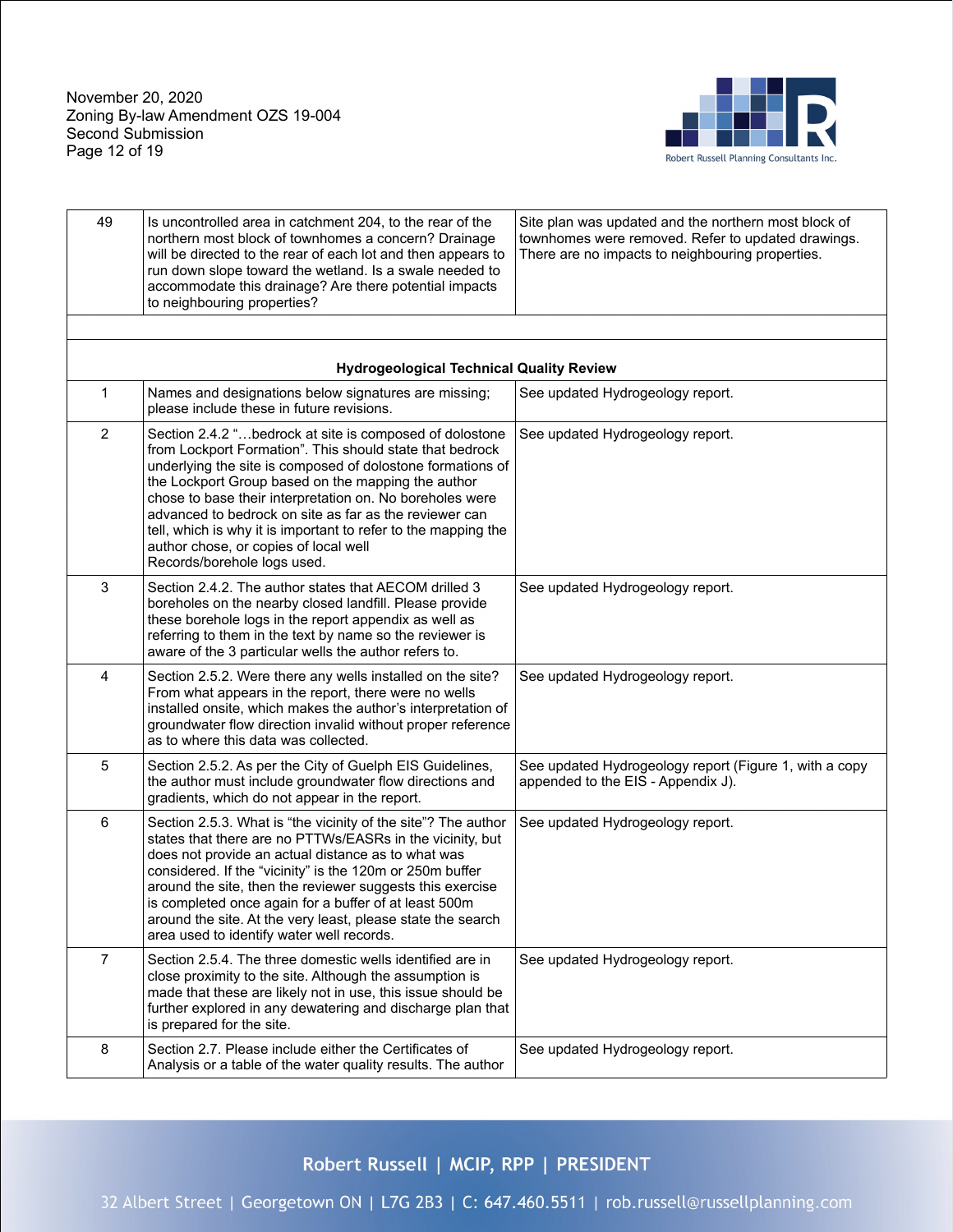November 20, 2020 Zoning By-law Amendment OZS 19-004 Second Submission Page 13 of 19



|                 | speaks to Metals and VOCs, however general chemistry is<br>not at all discussed.                                                                                                                                                                                                                                                                                                                                               |                                                                                                                                                                                                                                                                                                                          |
|-----------------|--------------------------------------------------------------------------------------------------------------------------------------------------------------------------------------------------------------------------------------------------------------------------------------------------------------------------------------------------------------------------------------------------------------------------------|--------------------------------------------------------------------------------------------------------------------------------------------------------------------------------------------------------------------------------------------------------------------------------------------------------------------------|
| 9               | No hydrographs are present in the report. This item should<br>include a minimum of 1 year worth of data showing<br>groundwater levels that characterize seasonal highs,<br>spring freshet and other storm and melt events with<br>comparison to local precipitation data (as per<br>requirements outlined in the City of Guelph Guidelines for<br>the Preparation of Environmental Impact Studies (2017)).                     | See updated Hydrogeology report.                                                                                                                                                                                                                                                                                         |
| 10 <sup>°</sup> | Data with respect to seasonal highs of groundwater<br>elevations have not been collected or presented in the<br>report; water levels have not been collected aside from<br>during drilling. Similar to previous comments, groundwater<br>level data should be collected which include a minimum of<br>1 year worth of data which encompasses the spring<br>freshet seasonal highs and lows and other storm and melt<br>events. | See updated Hydrogeology report.                                                                                                                                                                                                                                                                                         |
| 11              | As per the City of Guelph EIS Guidelines, the author must<br>include a description of recharge and discharge zones,<br>including springs and seeps, which does not appear in the<br>report.                                                                                                                                                                                                                                    | No springs or seeps were observed during field<br>investigations. See updated Hydrogeology report for<br>discussion of recharge zones. A note about the lack of<br>recharge areas has been added to EIS Section 4.3.1 and<br>the lack of ground water discharge observations has been<br>added to the FIS Section 4.6.1. |
| 12 <sup>2</sup> | Further to the previous comment, EIS Guidelines also<br>require the author to describe flows (quantity and quality)<br>into and out of the natural features and areas, including<br>rivers, creeks, lakes, ponds, springs, seeps and<br>headwater features (including wetlands).                                                                                                                                               | See updated Hydrogeology report, with relevant<br>discussion included in the EIS (Section 4.3.1).                                                                                                                                                                                                                        |

| Engineering Services - July 8, 2019 |                                                                                                                                                                                                                                                                                                                                                                                                                                                                                                                                                                                                                                                                                                                                                                                                                                                                                                               |                                  |  |
|-------------------------------------|---------------------------------------------------------------------------------------------------------------------------------------------------------------------------------------------------------------------------------------------------------------------------------------------------------------------------------------------------------------------------------------------------------------------------------------------------------------------------------------------------------------------------------------------------------------------------------------------------------------------------------------------------------------------------------------------------------------------------------------------------------------------------------------------------------------------------------------------------------------------------------------------------------------|----------------------------------|--|
|                                     | Scoped EIS                                                                                                                                                                                                                                                                                                                                                                                                                                                                                                                                                                                                                                                                                                                                                                                                                                                                                                    |                                  |  |
|                                     | Comment                                                                                                                                                                                                                                                                                                                                                                                                                                                                                                                                                                                                                                                                                                                                                                                                                                                                                                       | Response                         |  |
|                                     | To meet the requirement of zoning, the municipal services<br>must be "adequate and available" which includes a<br>stormwater outlet. The engineering consultant has<br>designed the site to outlet to a private dry pond and<br>infiltrate some of the clean rooftop discharge. As such, the<br>in-situ testing to confirm the infiltration ability of the soil is<br>to be completed at the location of the proposed gallery(s)<br>in keeping with the methodology outlined in the City's<br>Development Engineering Manual (DEM). Please be<br>certain to review these requirements prior to testing to<br>ensure the sufficient number of test holes and depths are<br>used. The Guelph Permeameter testing that has been<br>done on the site as described in the Hydrogeological<br>Assessment was done incorrectly (depth & location) and<br>the results cannot be used as the infiltration of the soils | See updated Hydrogeology report. |  |

Robert Russell | MCIP, RPP | PRESIDENT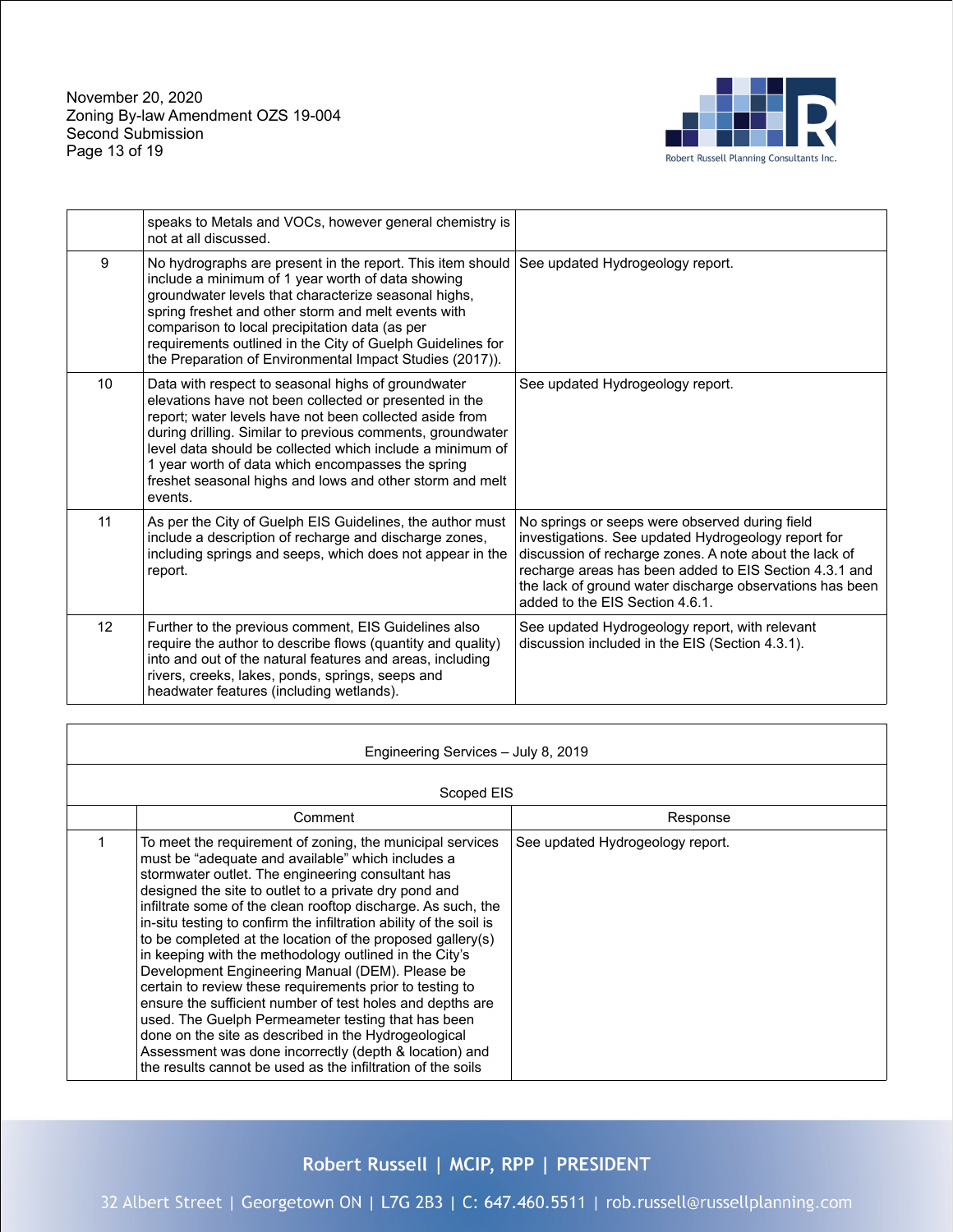November 20, 2020 Zoning By-law Amendment OZS 19-004 Second Submission Page 14 of 19



oversized by 15% or more. ADS galleries will be optimized during detailed design. Section 3.2.4 and 2.4 were

|                | underlaying the proposed galleries need to be determined.                                                                                                                                                                                                                                                                                                                                                                                                                                                                                                                                                                                                                                                                                                                                                                                                                                                                                                                                                           |                                                                                                                                                                                                                                                                                                                                                                                                                                                                                                                                                                                                |
|----------------|---------------------------------------------------------------------------------------------------------------------------------------------------------------------------------------------------------------------------------------------------------------------------------------------------------------------------------------------------------------------------------------------------------------------------------------------------------------------------------------------------------------------------------------------------------------------------------------------------------------------------------------------------------------------------------------------------------------------------------------------------------------------------------------------------------------------------------------------------------------------------------------------------------------------------------------------------------------------------------------------------------------------|------------------------------------------------------------------------------------------------------------------------------------------------------------------------------------------------------------------------------------------------------------------------------------------------------------------------------------------------------------------------------------------------------------------------------------------------------------------------------------------------------------------------------------------------------------------------------------------------|
|                | This will need to be completed as part of a future<br>resubmission and prior to a staff report to Council to<br>confirm the availability of a storm outlet.                                                                                                                                                                                                                                                                                                                                                                                                                                                                                                                                                                                                                                                                                                                                                                                                                                                         |                                                                                                                                                                                                                                                                                                                                                                                                                                                                                                                                                                                                |
| $\overline{2}$ | Engineering staff also support and echo the Environmental<br>Planner's comments regarding the lack of data on site<br>specifically surrounding the groundwater monitoring for<br>one year to capture the seasonal high level. This is a<br>requirement of any site as specifically outlined in the City's<br>Development Engineering Manual (DEM) that can be<br>found on the City's website. The spring freshet needs to be<br>captured in order to determine elevations relating to<br>basements, SWM and infiltration.                                                                                                                                                                                                                                                                                                                                                                                                                                                                                           | See updated Hydrogeology report.                                                                                                                                                                                                                                                                                                                                                                                                                                                                                                                                                               |
| 3              | A future submission will require more detailed (monthly)<br>water balance calculations as specified in the City's DEM.                                                                                                                                                                                                                                                                                                                                                                                                                                                                                                                                                                                                                                                                                                                                                                                                                                                                                              | See updated Hydrogeology report.                                                                                                                                                                                                                                                                                                                                                                                                                                                                                                                                                               |
| 4              | The feasibility of the infiltration galleries to function as<br>proposed is in question due to the preliminary information<br>gathered only from the Geotechnical Reports provided in<br>the FSR. The requested in-situ testing and groundwater<br>monitoring should establish whether or not infiltration<br>would be suitable at the locations proposed while<br>maintaining the separation required by the MOECC.<br>The strong reservations around infiltration design was<br>reached by utilizing the elevations provided for infiltration<br>gallery#1 and the information for Borehole 1 (Geo-tech<br>Report 08/21/2017). The proposed bottom of the gallery<br>will not have the necessary minimum 1 metre separation<br>from the groundwater that was reported in the borehole<br>log. Furthermore the feasibility is questioned since the<br>underlaying soils below the proposed gallery as identified<br>in BH1 log is "moist and very dense" and that the<br>groundwater measured was taken in August. | See updated Hydrogeology report.                                                                                                                                                                                                                                                                                                                                                                                                                                                                                                                                                               |
|                | Functional Servicing Report - SWM                                                                                                                                                                                                                                                                                                                                                                                                                                                                                                                                                                                                                                                                                                                                                                                                                                                                                                                                                                                   |                                                                                                                                                                                                                                                                                                                                                                                                                                                                                                                                                                                                |
|                | Comment                                                                                                                                                                                                                                                                                                                                                                                                                                                                                                                                                                                                                                                                                                                                                                                                                                                                                                                                                                                                             | Response                                                                                                                                                                                                                                                                                                                                                                                                                                                                                                                                                                                       |
| 1              | Infiltration gallery depth cannot exceed 0.6m as per DEM<br>and the factor of safety that is used should be from the<br>TRCA/CVC LID Design Guide (Appendix C) utilizing the<br>results of the Permeameter testing (underside of gallery).<br>Update Section 3.2.4 in report accordingly.                                                                                                                                                                                                                                                                                                                                                                                                                                                                                                                                                                                                                                                                                                                           | Stone infiltration galleries were replaced with ADS<br>stormtech galleries to provide adequate storage volume, a<br>minimum of 1.0m of vertical separation from groundwater.<br>Refer to typical sections on MTE drawing C2.2. A<br>conservative infiltration rate of 33.7mm/hr (as noted in<br>WSP's February 2019 report) was used in the SWM model<br>. Converting the hydraulic conductivities calculated by<br>WSP from m/s to infiltration rates in mm/hr results<br>infiltration rates with a max low of 57.5m/hr and a max high<br>of 91.9 mm/hr. Additionally, the ADS galleries were |

## Robert Russell | MCIP, RPP | PRESIDENT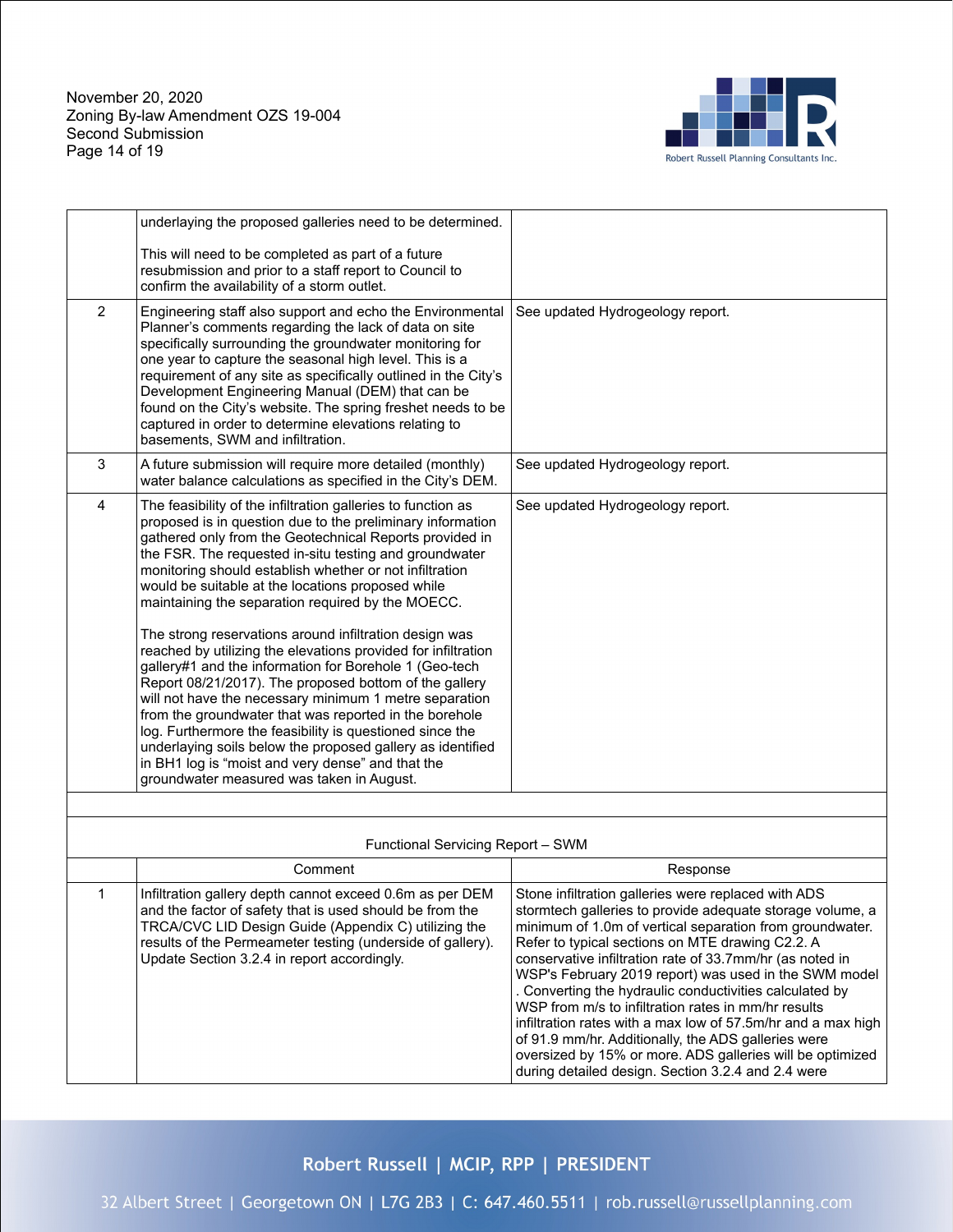November 20, 2020 Zoning By-law Amendment OZS 19-004 Second Submission Page 15 of 19



|               |                                                                                                                                                                                  | updated. Further reducing the 33.7mm/hr is not required<br>given the soils encountered on site (sand silt and till).                                                                                                           |
|---------------|----------------------------------------------------------------------------------------------------------------------------------------------------------------------------------|--------------------------------------------------------------------------------------------------------------------------------------------------------------------------------------------------------------------------------|
| $\mathcal{P}$ | Ensure that the elevation for the bottom of the proposed<br>infiltration galleries are clearly shown on the plans. A cross<br>section or detail of the gallery would be helpful. | Elevations of the bottom of proposed infiltration galleries<br>are clearly shown on preliminary cross sections on MTE<br>drawing C2.2                                                                                          |
| 3             | The void ratio used for the infiltration gallery should be<br>40% rather than 35% assuming that it's a stone gallery<br>(50mm clear stone typical). Update FSR accordingly.      | A void ratio of 40% was used in the the storage volumes<br>calculated for the ADS Stormtech galleries.                                                                                                                         |
| 4             | The dry pond is to include a forebay for quality control as<br>per the DEM. OGS units will only be considered as a<br>pretreatment device.                                       | The developable portion of the site is only 1.96 ha $(2 \text{ ha})$<br>and therefore we are not proposing a forebay in the dry<br>pond as per DEM.                                                                            |
| 5             | Please note that the private SWM pond will require an<br>Environmental Compliance Approval (ECA) from the<br>MOECC as it discharges to the adjacent wetland.                     | Acknowledged.                                                                                                                                                                                                                  |
| 6             | Drainage catchment area 205 as identified in the FSR<br>should be captured and controlled within the site and not<br>discharged uncontrolled to Eastview Road.                   | Site plan has changed and an apartment is proposed. At<br>this time it is not anticipated that drainage area 205 can be<br>fully captured due to grading constraints. This will be<br>reviewed further during detailed design. |
|               |                                                                                                                                                                                  |                                                                                                                                                                                                                                |
|               |                                                                                                                                                                                  |                                                                                                                                                                                                                                |

#### Functional Servicing Report – Grading

|   | Comment                                                                                                                                                                                                                                                                                                                                                                                                                       | Response                                                                                                                                                                       |
|---|-------------------------------------------------------------------------------------------------------------------------------------------------------------------------------------------------------------------------------------------------------------------------------------------------------------------------------------------------------------------------------------------------------------------------------|--------------------------------------------------------------------------------------------------------------------------------------------------------------------------------|
|   | As discussed at the meeting held on July 4, 2019, please<br>review the proposed grading including the retaining walls<br>adjacent to the 10m dripline buffer to ensure that<br>construction activities will remain outside of the protected<br>areas. Furthermore grading that is adjacent to the 10m<br>dripline buffer should provide further setback where severe<br>grading (3:1) is proposed to avoid potential erosion. | Site Plan was updated and grading was reviewed.<br>Construction activities (including retaining wall will remain<br>outside the 10m dripline buffer.                           |
| 2 | Please show underside of footings or basement floor<br>elevations for the proposed buildings on the grading plan.                                                                                                                                                                                                                                                                                                             | BFFE to be set a minimum of 1.0m above groundwater<br>elevations. Townhome units have been set as look out<br>units. BFFE and FFE will be set during detailed design<br>stage. |
|   |                                                                                                                                                                                                                                                                                                                                                                                                                               |                                                                                                                                                                                |

| Functional Servicing Report - Servicing |                                                                                                                                                                                                                                                                                                                                                |                                                                          |
|-----------------------------------------|------------------------------------------------------------------------------------------------------------------------------------------------------------------------------------------------------------------------------------------------------------------------------------------------------------------------------------------------|--------------------------------------------------------------------------|
|                                         | Comment                                                                                                                                                                                                                                                                                                                                        | Response                                                                 |
|                                         | The proposed units at the north end of the site, as<br>mentioned in the FSR, will likely need to have pumps for<br>the basement plumbing fixtures. Please note that<br>Engineering will not support pumping of effluent from<br>basements as per our DEM for any new buildings and<br>therefore alternative solutions need to be investigated. | Site Plan was updated. Northern townhouses have been<br>removed.         |
|                                         | Please note that the minimum water service size in the<br>City of Guelph is 25mm. Update the FSR accordingly.                                                                                                                                                                                                                                  | Section 3.2.1 of the FSR was updated to specify 25mm<br>domestic service |

Robert Russell | MCIP, RPP | PRESIDENT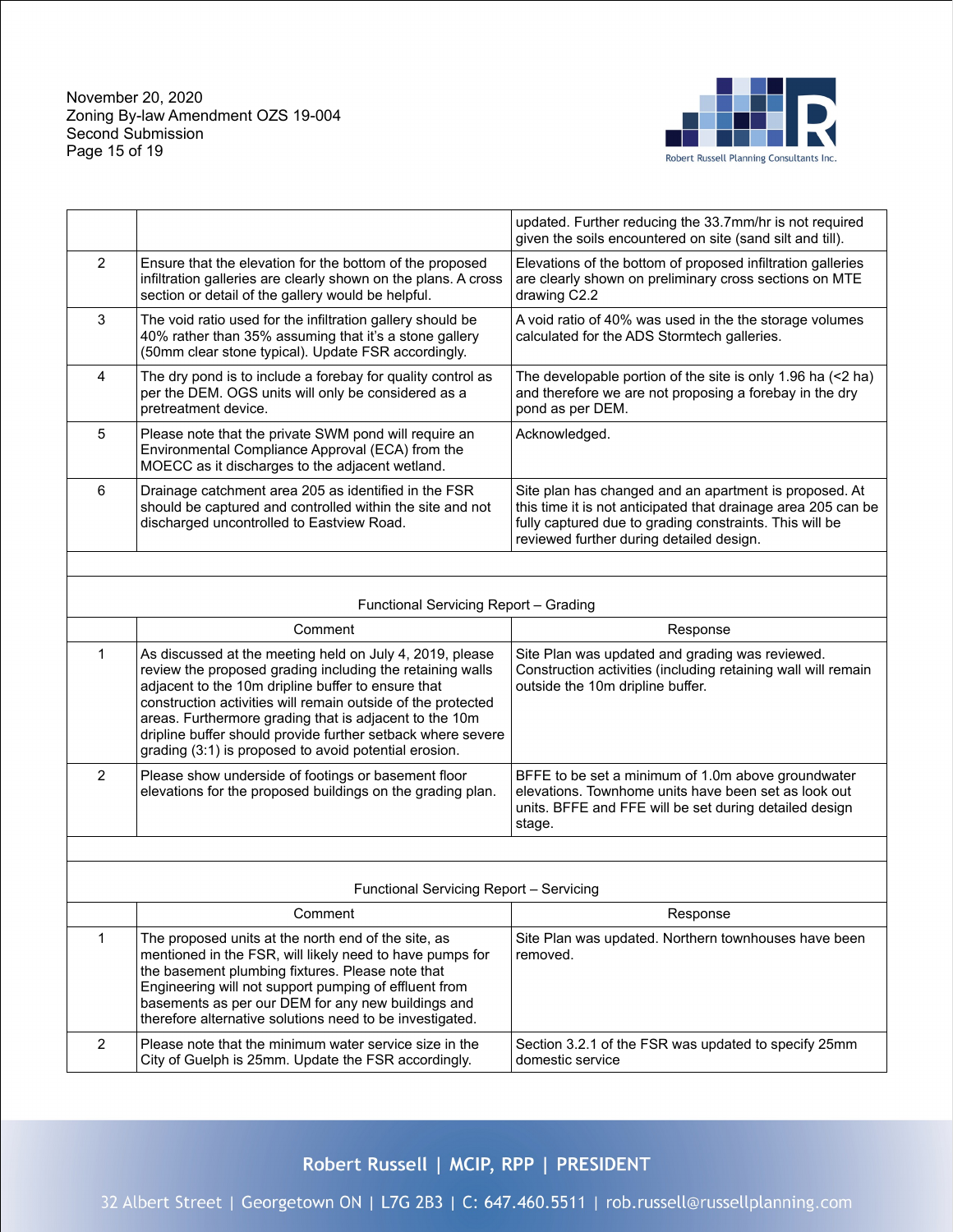November 20, 2020 Zoning By-law Amendment OZS 19-004 Second Submission Page 16 of 19



| 3 | The location of the former septic tanks and tile beds should<br>be taken into consideration and noted on the plans as<br>there may be potential conflict with the proposed infiltration<br>galleries.                                                                                                                                                                                                                                                                                                                                                                                                                                                                                                                                                                                                                                                                                                                                                  | The location of former septic tanks and tile bed is<br>unknown. A note will be added to the drawings during<br>detailed design, specifying that the existing septic system<br>be properly removed and disposed of. |
|---|--------------------------------------------------------------------------------------------------------------------------------------------------------------------------------------------------------------------------------------------------------------------------------------------------------------------------------------------------------------------------------------------------------------------------------------------------------------------------------------------------------------------------------------------------------------------------------------------------------------------------------------------------------------------------------------------------------------------------------------------------------------------------------------------------------------------------------------------------------------------------------------------------------------------------------------------------------|--------------------------------------------------------------------------------------------------------------------------------------------------------------------------------------------------------------------|
|   |                                                                                                                                                                                                                                                                                                                                                                                                                                                                                                                                                                                                                                                                                                                                                                                                                                                                                                                                                        |                                                                                                                                                                                                                    |
|   | Environmental                                                                                                                                                                                                                                                                                                                                                                                                                                                                                                                                                                                                                                                                                                                                                                                                                                                                                                                                          |                                                                                                                                                                                                                    |
|   | Comment                                                                                                                                                                                                                                                                                                                                                                                                                                                                                                                                                                                                                                                                                                                                                                                                                                                                                                                                                | Response                                                                                                                                                                                                           |
|   | A Phase 1 report is to be submitted in accordance with the<br>City of Guelph's document entitled "Development<br>Guidelines for Potentially Contaminated or Contaminated<br>Sites" as found on the City's website.<br>The Phase 1 will need to be provided with the next<br>submission especially considering the geotechnical<br>borehole logs did show fill present.                                                                                                                                                                                                                                                                                                                                                                                                                                                                                                                                                                                 | Phase 1 ESA is provided with this submission.                                                                                                                                                                      |
|   |                                                                                                                                                                                                                                                                                                                                                                                                                                                                                                                                                                                                                                                                                                                                                                                                                                                                                                                                                        |                                                                                                                                                                                                                    |
|   | <b>Environmental Noise Assessment</b>                                                                                                                                                                                                                                                                                                                                                                                                                                                                                                                                                                                                                                                                                                                                                                                                                                                                                                                  |                                                                                                                                                                                                                    |
|   | Comment                                                                                                                                                                                                                                                                                                                                                                                                                                                                                                                                                                                                                                                                                                                                                                                                                                                                                                                                                | Response                                                                                                                                                                                                           |
|   | The noise assessment report should be reviewed against<br>the document "Guelph Noise Control Guidelines" as found<br>on the City's website. The type of study required to support<br>a rezoning application is a Feasibility Study where the<br>evaluation of the site design and methods of noise<br>mitigation is explored. The current study does not mention<br>any site design alternatives nor investigates alternative<br>mitigation measures. The orientation of the proposed<br>buildings and outdoor amenity areas should be evaluated<br>and discussed.<br>Refer to this document to update the study to ensure that<br>the content reflects the information that is required for the<br>City of Guelph as well as NPC-300. Please note that the<br>material selection and design requirements for any<br>recommended noise barrier is to meet the City of Guelph<br>guidelines and not the "M.O.E. policy" as indicated in<br>Section 5.1. | Noise feasiability study has been updated to reflect the<br>new site layout.                                                                                                                                       |
|   |                                                                                                                                                                                                                                                                                                                                                                                                                                                                                                                                                                                                                                                                                                                                                                                                                                                                                                                                                        |                                                                                                                                                                                                                    |
|   | Traffic                                                                                                                                                                                                                                                                                                                                                                                                                                                                                                                                                                                                                                                                                                                                                                                                                                                                                                                                                |                                                                                                                                                                                                                    |
|   | Comment                                                                                                                                                                                                                                                                                                                                                                                                                                                                                                                                                                                                                                                                                                                                                                                                                                                                                                                                                | Response                                                                                                                                                                                                           |
|   | Driveway #A<br>The proposed location of Driveway #A does not provide<br>sufficient distance from the signalized intersection of<br>Eastview Road and Starwood Drive as per City's<br>Development Engineering Manual. This shall be design as<br>an emergency access only, with the use of post and chain<br>design for emergency vehicles.                                                                                                                                                                                                                                                                                                                                                                                                                                                                                                                                                                                                             | Driveway #A is now shown as an emergency access<br>driveway.                                                                                                                                                       |

# Robert Russell | MCIP, RPP | PRESIDENT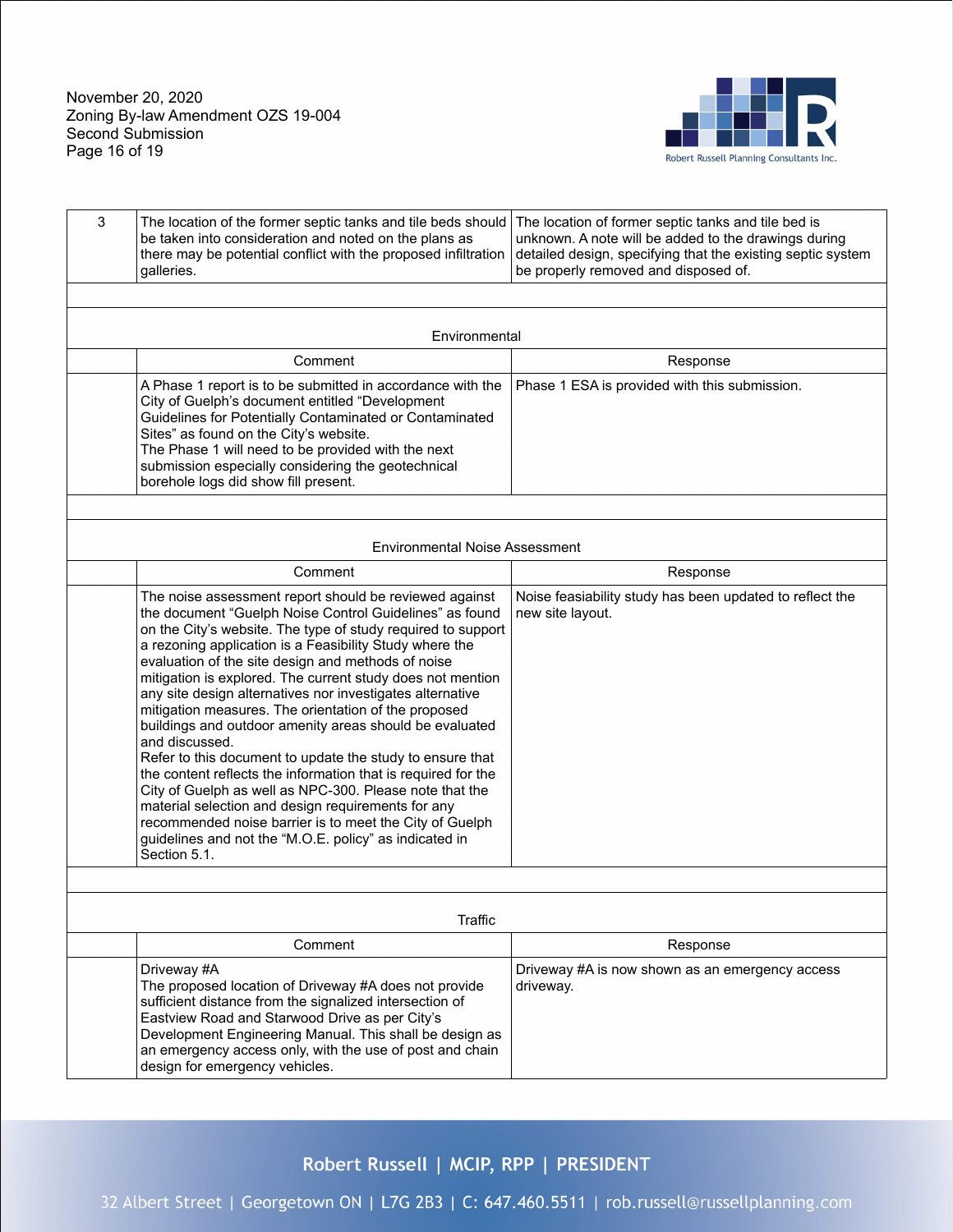November 20, 2020 Zoning By-law Amendment OZS 19-004 Second Submission Page 17 of 19



| Driveway #B<br>The proposed location of Driveway #2 will need an<br>eastbound left turn lane to facilitate the left turn vehicles<br>entering the proposed development site. This can be<br>achieved through the use of pavement markings due to the<br>existing width of Eastview Road. | Left turn lane is recommended in update TIS. |
|------------------------------------------------------------------------------------------------------------------------------------------------------------------------------------------------------------------------------------------------------------------------------------------|----------------------------------------------|
| <b>Trip Distribution</b><br>The development trips assigned to Driveway #A will need<br>to be reassigned to Driveway #B.                                                                                                                                                                  | Acknowledged. Please see revised TIS.        |
| <b>Sight Distance Analysis</b><br>The sight distance analysis in Section 5.0 has been<br>reviewed and found to be satisfactory.                                                                                                                                                          | Acknowledged.                                |
| <b>Additional Analysis</b><br>An All-way Stop Warrant analysis for the intersection of<br>Eastview Road at Auden Road/Development Entrance will<br>need to be provided for our review.                                                                                                   | Acknowledged. Please see revised TIS.        |

| Environmental Planner - May 4, 2020 |                                                                                                                                                                                                                                                                                                                                                                                                                   |                                                                                                                                                                                                                                                                                                                                                                                                                                                                                                                          |
|-------------------------------------|-------------------------------------------------------------------------------------------------------------------------------------------------------------------------------------------------------------------------------------------------------------------------------------------------------------------------------------------------------------------------------------------------------------------|--------------------------------------------------------------------------------------------------------------------------------------------------------------------------------------------------------------------------------------------------------------------------------------------------------------------------------------------------------------------------------------------------------------------------------------------------------------------------------------------------------------------------|
|                                     | Comment                                                                                                                                                                                                                                                                                                                                                                                                           | Response                                                                                                                                                                                                                                                                                                                                                                                                                                                                                                                 |
| $\mathbf{1}$                        | Results from permeameter testing, as per section 5.7.7<br>and 5.7.6 of Guelph's Development Engineering Manual,<br>have not been integrated into water balance calculations.                                                                                                                                                                                                                                      | n/a                                                                                                                                                                                                                                                                                                                                                                                                                                                                                                                      |
| 2                                   | Results from groundwater monitoring, as per section 5.8<br>and 5.7.6 of Guelph's Development Engineering Manual,<br>have not been integrated into water balance calculations.                                                                                                                                                                                                                                     | n/a                                                                                                                                                                                                                                                                                                                                                                                                                                                                                                                      |
| 3                                   | Wetland Water Balance Risk Evaluation, as per TRCA's<br>November 2017<br>document, does not appear to have been completed for<br>the proposed development scenarios. This risk evaluation<br>should factor into the assessment of impacts to the<br>receiving wetland.                                                                                                                                            | The TRCA Wetland Water Balance Risk Assessment was<br>not a requirement noted in the approved Terms of<br>Reference for the EIS. We have completed a cursory<br>analysis of the site in accordance with the TRCA document<br>and determined that if we followed those guidelines, there<br>would be a substantial increase to the scope of the EIS<br>beyond what was contemplated during the approval of the<br>Terms of Reference. As such, we believe it is too late in the<br>process to introduce this requirement. |
| 4                                   | Why are precipitation values for evapotranspiration (76.82<br>mm) and runoff<br>(691.36 mm) the same for both development options and<br>the pre-development condition, when the pre-development<br>condition has only 0.1 ha of impervious cover and the<br>townhouse and condo options have 1.32 ha and 1.29 ha of<br>impervious cover respectively? Refer to Table 2: Updated<br>Annual Water Balance Summary. | See updated Hydrogeology report.                                                                                                                                                                                                                                                                                                                                                                                                                                                                                         |
| 5                                   | Figure 3: Water Balance Comparison shows the change or<br>difference between proportions of the total, comparing the<br>pre-construction condition to the postconstruction<br>townhouse and condo options, and not the percent<br>increase, as described1. Figure 3 suggests a 13%                                                                                                                                | See updated Hydrogeology report.                                                                                                                                                                                                                                                                                                                                                                                                                                                                                         |

Robert Russell | MCIP, RPP | PRESIDENT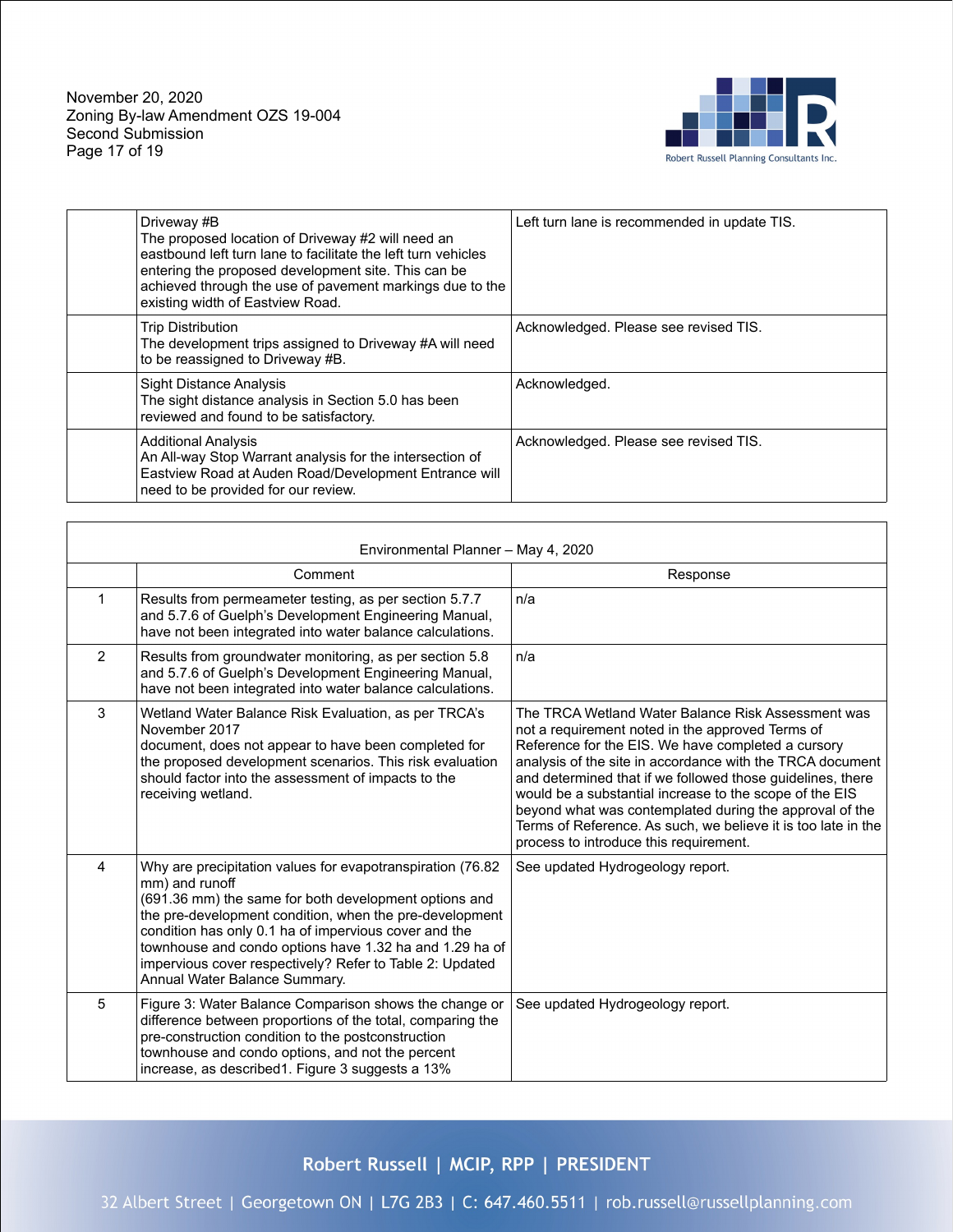November 20, 2020 Zoning By-law Amendment OZS 19-004 Second Submission Page 18 of 19



|                | increase in runoff for the townhouse option and a 10%<br>increase for the condo option, yet there is actually a 53%<br>increase for the townhouse option and a 42% increase for<br>the condo option. Similarly, the percent difference in<br>infiltration is actually a 34% increase for the townhouse<br>option and a 47% increase for the condo option (refer to<br>Attachment 1 for calculations).                                                                                                                                                                                                                                                                                                                                                                                      |                                  |
|----------------|--------------------------------------------------------------------------------------------------------------------------------------------------------------------------------------------------------------------------------------------------------------------------------------------------------------------------------------------------------------------------------------------------------------------------------------------------------------------------------------------------------------------------------------------------------------------------------------------------------------------------------------------------------------------------------------------------------------------------------------------------------------------------------------------|----------------------------------|
| 6              | Note that standards and policies have changed since 66<br>Eastview was approved. Refer to the Development<br>Engineering Manual and Environmental Impact Study<br>Guidelines for current requirements. While using the<br>stormwater and environmental work completed for 66<br>Eastview as a direct comparison is not appropriate, making<br>use of existing data and background information is<br>acceptable.                                                                                                                                                                                                                                                                                                                                                                            | Acknowledged.                    |
| $\overline{7}$ | The stormwater management design criteria for the site, as<br>established by the City of Guelph, includes control of post-<br>development peak discharge from the site to pre-<br>development levels for each of the 2, 5, 10, 25, 50 and 100<br>year return period storm events. With a 53% (townhouse<br>option) and 42% (condo option) increase in runoff<br>predicted, it is unclear how stormwater management<br>design criteria can be met based on the current<br>development scenarios.                                                                                                                                                                                                                                                                                            | See updated Hydrogeology report. |
| 8              | A site-specific, feature-based, monthly wetland water<br>balance is required, per the approved Environmental<br>Impact Study Terms of Reference (dated May 1, 2018) and<br>Development Review Committee meeting minutes (dated<br>August 15, 2017), to assist in determining whether or not a<br>negative impact to the wetland would result from the<br>proposed development. In addition to Guelph's<br>Development Engineering Manual and Environmental<br>Impact Study Guidelines, refer to TRCA's August 2012<br>Water Balance for Protection of Natural Features<br>document for additional guidance. Also consider looking to<br>the City of Guelph's 'Current development applications' for<br>examples of wetland water balances submitted for other<br>development applications. | See updated Hydrogeology report. |
| 9              | Calculations provided on the predicted water level rise<br>volumes assume that runoff will be distributed evenly<br>across the wetland, with two scenarios provided (i.e.<br>Wetland A + B and Wetland B). Under the proposed<br>development scenarios, runoff will be directed to a<br>stormwater management pond that outlets, as a point<br>source, to the wetland. Water levels will most likely<br>increase locally, to a greater depth, in proximity to the<br>outlet and will almost certainly not be evenly distributed<br>across the wetland. The resubmission should include an<br>evaluation of impacts associated with localized water level<br>increases in the wetland in proximity to the stormwater<br>management pond outlet.                                             | See updated Hydrogeology report. |

Robert Russell | MCIP, RPP | PRESIDENT